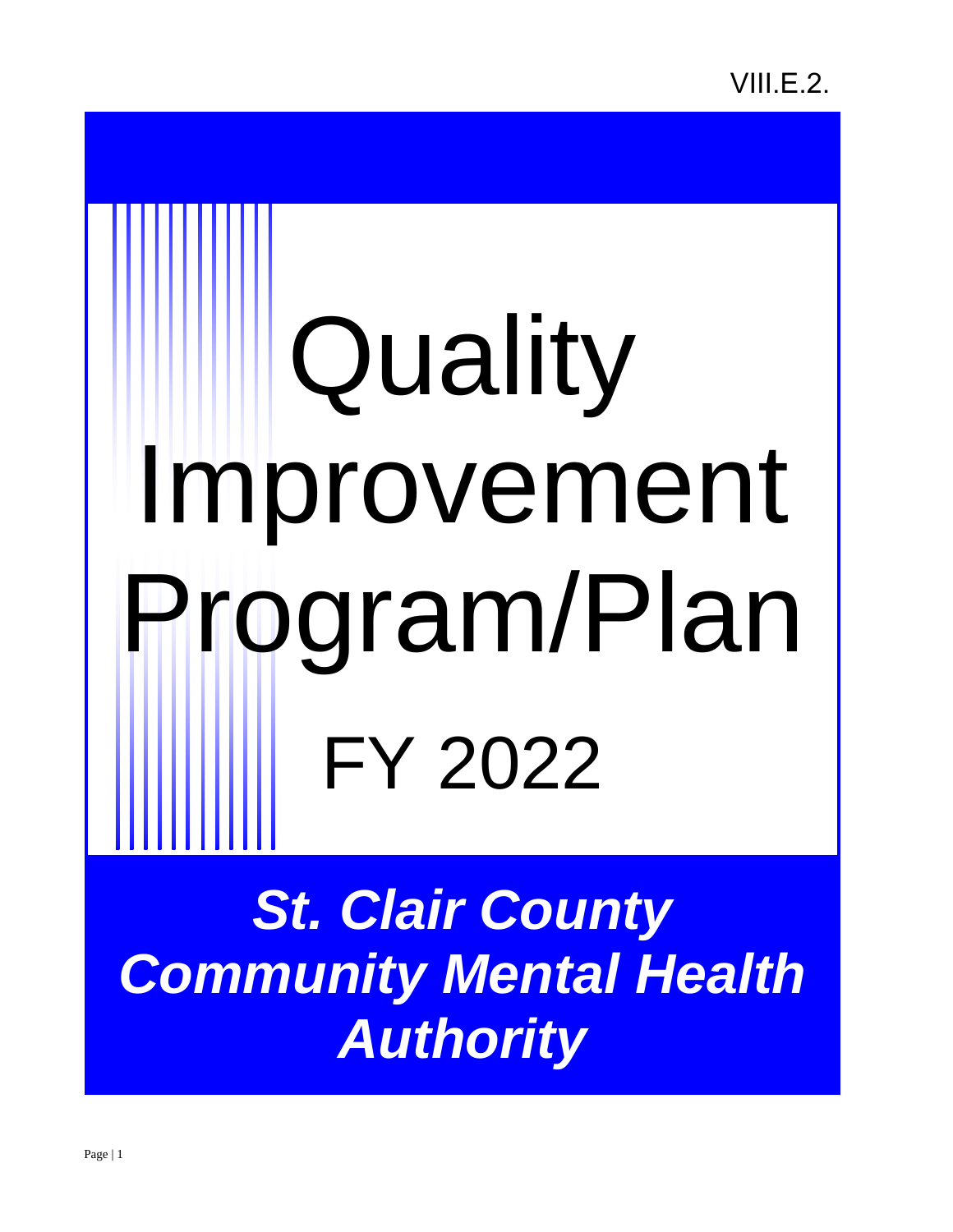## **QUALITY IMPROVEMENT PROGRAM/PLAN FY 2022**

St. Clair County Community Mental Health Services has had a long tradition of providing quality services to the community. The Quality Improvement (QI) Program/Plan is written to continue and/or improve current Quality Improvement structures and systems used to monitor, maintain, and improve quality care throughout all programs.

The Quality Improvement Program/Plan is broad in scope, covering both the quality of clinical care and the quality of administrative and non-clinical aspects of the organization, which support services to individuals served and their families and to the community. All services provided by St. Clair County Community Mental Health Authority (SCCCMHA) are included within this scope, which includes services provided by St. Clair County Community Mental Health staff as well as by individuals and organizations under contract to the Board.

All population groups are included within the Quality Improvement Program/Plan. Clinical outcomes and organizational process reviews may be system-wide or population-specific.

### **I. Written Description**

### A. Organizational Structure

The St. Clair County Community Mental Health Board has responsibility for the approval and monitoring of the QI Program/Plan implementation via direct oversight by the Executive Director/Designee. The Executive Director/Designee uses the Quality Improvement Council (QIC) to implement the QI Program/Plan. The Quality Improvement Council develops the Quality Improvement Program/Plan content, works with staff to fulfill the plan and evaluates periodic status reports on the plan's progress.

### B. Components and Activities

Design and planning, performance measurement, intervention strategies and outcome evaluation are components of the quality improvement process. Quality improvement activities are determined by SCCCMHA's mission, vision, contractual requirements, strategic plan and historical data. Along with standards of care and markers developed from external data sources (e.g., reports, accreditation standards and state and federal reports), components and activities occur in response to demographic data, individual's needs, ethical guidelines, cultural considerations, clinical standards, good business practices and within the context of reference databases.

Indicators - the activities, events, occurrences or outcomes for which data is collected allow for the tracking of performance and improvement over time. The quality indicators employed are objective, measurable and based on current knowledge and clinical experience in order to monitor and evaluate key aspects of care and service.

Performance Goals, defined as the "desired level of achievement of the standard of care", are instrumental, as are benchmarks for measuring the best performance for a particular indicator.

### C. Role for Recipients of Services

Participation on CMH Committees - including the Quality Improvement Council organizational structure, various Advisory Councils and any other Committees/Workgroups, as needed and deemed appropriate - provides a significant role for recipients of services in the Quality Assessment and Performance Improvement Program (QAPIP). Additionally, recipient representatives serve on the SCCCMHA Board. Qualitative and quantitative assessments of satisfaction are utilized as part of the process that gives recipients of services input into programming and policy issues in SCCCMHA.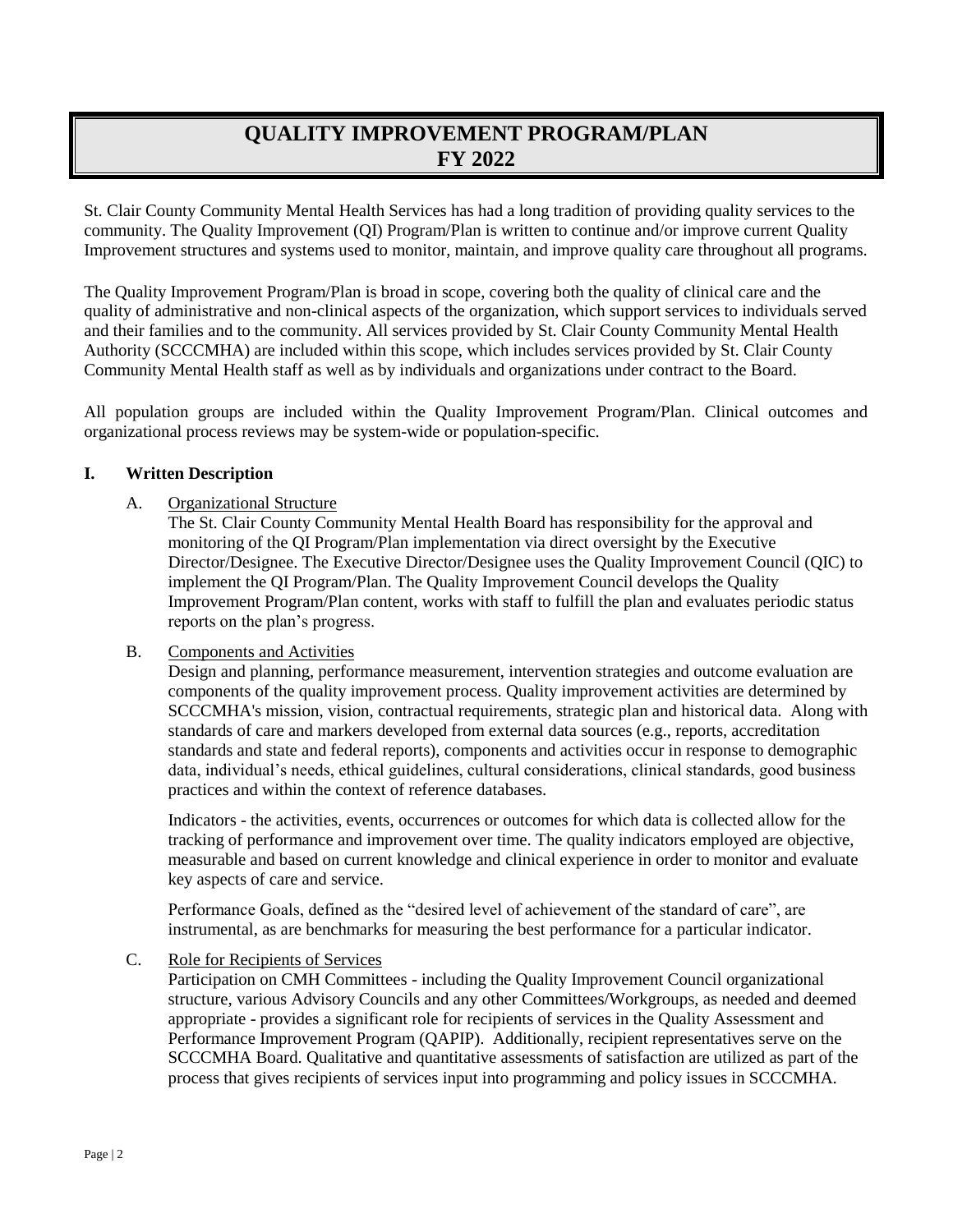D. Mechanisms for Adopting and Communicating Process and Outcome Improvements Opportunities for quality improvement activities are discussed at the Quality Improvement Council meetings that occur quarterly. These activities can arise from the discussion of problematic areas or from the identification of processes that need to be improved and/or streamlined. Each Quality Improvement Council Standing Committee / Workgroup is responsible for identified performance indicators that are a part of the QAPIP structure.

Two regional Performance Improvement Projects (one state-mandated and one regionally selected) are being implemented at SCCCMHA. Progress reports on these projects are submitted to MDHHS on a semi-annual basis. Information on the results of these projects is communicated to the Board and Advisory Groups that work with SCCCMHA.

### **II. Governing Body Responsibilities**

### A. Oversight of QAPIP

The St. Clair County Community Mental Health Board is ultimately responsible for the approval and monitoring of the Quality Improvement Program/Plan. The Board delegates authority for the direct oversight of the program/plan implementation to the Quality Improvement Council. The Quality Improvement Council develops the Quality Improvement Program/Plan content, works with staff to fulfill the QI Program/Plan, and evaluates periodic status reports on the Quality Improvement Program/Plan progress.

### B. QAPIP Progress Reports

A Quality Improvement Program/Plan that directs the activities of focus for the quality improvement efforts for the coming year is created annually and updated as needed. Quality Improvement Council meets on a quarterly basis to monitor progress regarding planned quality improvement activities, as well as update the QI Program/Plan as necessary to reflect progress on quality improvement activities throughout the year. This report is shared with the SCCCMHA Board, the Advisory Council, individuals served, staff and other outside stakeholders (via website).

### C. Annual QAPIP review

At year-end, an annual report is prepared that summarizes SCCCMHA quality improvement efforts / accomplishments for the year. This report is also shared with the SCCCMHA Board, various Advisory Councils, staff, Contract Management and other outside stakeholders (via website).

### **III. Designated Senior Official**

The St. Clair County CMH Executive Director has the responsibility to oversee and implement the organization's QAPIP. The St. Clair County CMH Medical Director provides additional oversight.

### **IV. Active Participation of Providers and Individuals Served**

Providers and persons served are encouraged to contribute suggestions relating to potential areas for investigation and/or improvement. Part of the process of identifying and resolving specific problems is accomplished through the participation of persons receiving services and providers on Advisory Groups, SCCCMHA Committees, Focus Groups and surveys.

SCCCMHA utilizes a variety of mechanisms to identify important areas for improvement and to set meaningful priorities. The voices of its recipients are legitimate sources of information in formulating quality improvement efforts, and satisfaction is indicative of quality services. The monitoring and evaluation of important aspects of care and service include services provided to high-volume and high-risk individuals.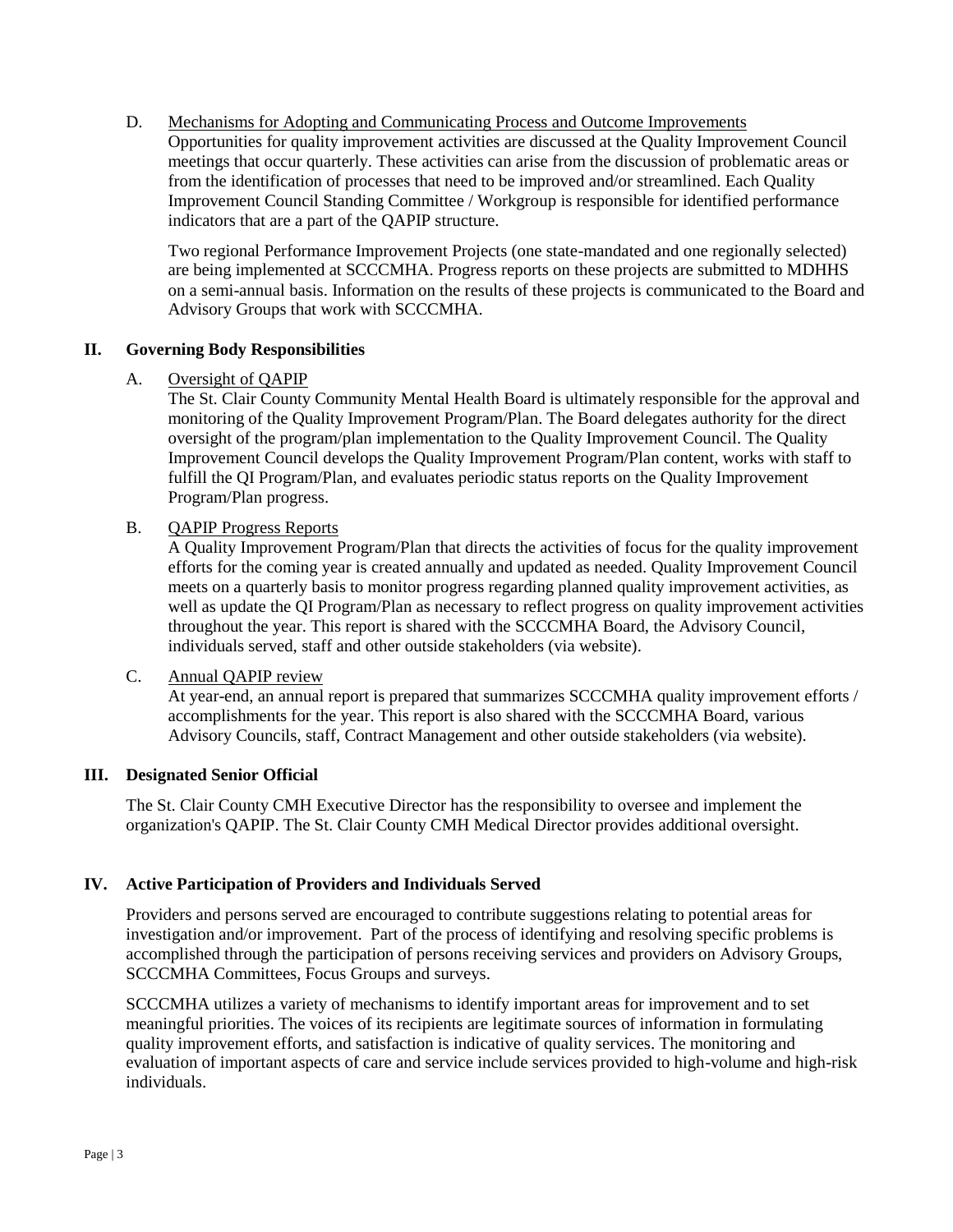Quality Assessment and Performance Improvement Program (QAPIP) standards, as outlined in the Quality Assessment and Performance Improvement Program Requirements of Michigan's Waiver renewal, are utilized throughout the process of analyzing and prioritizing key areas for quality improvement. The Quality Improvement Council monitors compliance with the Michigan QAPIP standards.

In addition to seeking input from persons served, SCCCMHA solicits input from providers and stakeholders. Information gathered is used to determine satisfaction among these groups and to identify methods of addressing concerns and increasing satisfaction with service delivery.

### **V. Performance Measurement**

### A. State Performance Measures

SCCCMHA measures its performance using standardized performance indicators based upon the systematic, ongoing collection and analysis of valid and reliable data. A crucial part of the member satisfaction / data collection piece involves striving to surpass the benchmarks set for performance indicators established by the Michigan Department of Health and Human Services (MDHHS) in the areas of access, adequacy / appropriateness, efficiency and outcomes (satisfaction).

### B. Other Performance Indicators

The centerpiece to the St. Clair County Community Mental Health Services quality improvement process originates in the Quality Improvement Council and its Standing Committees. These various Committees provide important sources of information about improvement opportunities and activities. The Quality Improvement Council and the Standing Committees are described below.

Performance indicators have been established by SCCCMHA for a number of key areas. Each CMHSP site has tools for promoting compliance which is monitored by SCCCMHA. Indicators target the following areas:

- Community Activities Community Activities includes marketing, public relations and customer service which are overseen by the Community Relations Department. The purpose is to be visible and maintain a positive presence in the community by increasing community activities / education. These efforts are focused on increasing public awareness of services offered by SCCCMHA, and reducing the stigma experienced by persons served who have a mental illness diagnosis, intellectual developmental disabilities, severe emotional disturbance or substance use disorder.
- Corporate Compliance The primary purpose of Corporate Compliance is to integrate compliance components, implementation strategies and expected outcomes into our service delivery system, while monitoring/investigating compliance to the same. This area includes Complaints and Investigations, Grievance and Appeals and Medicaid-Administrative Tribunal Hearings.
- $\bullet$  Finance A key role that Finance plays is improving the efficiencies of the direct operated service system. This is done by closely monitoring revenues and expenditures, and sharing and exchanging information with regional partners.
- Human Resource and Development The primary purpose of the Human Resource and Development Committee is to develop an organizational environment which optimizes the potential of all staff through training, education and opportunities of growth.
- Safety The primary purpose of the Safety Committee is to provide an effective safety management program for the Agency. It will be the Committee's objective to minimize the risk of injury to staff, clients, and the general public by ensuring that the work environment is safe and free of hazards, with a goal of continual improvement. The goal is that all CMH employees practice safety as an ongoing value.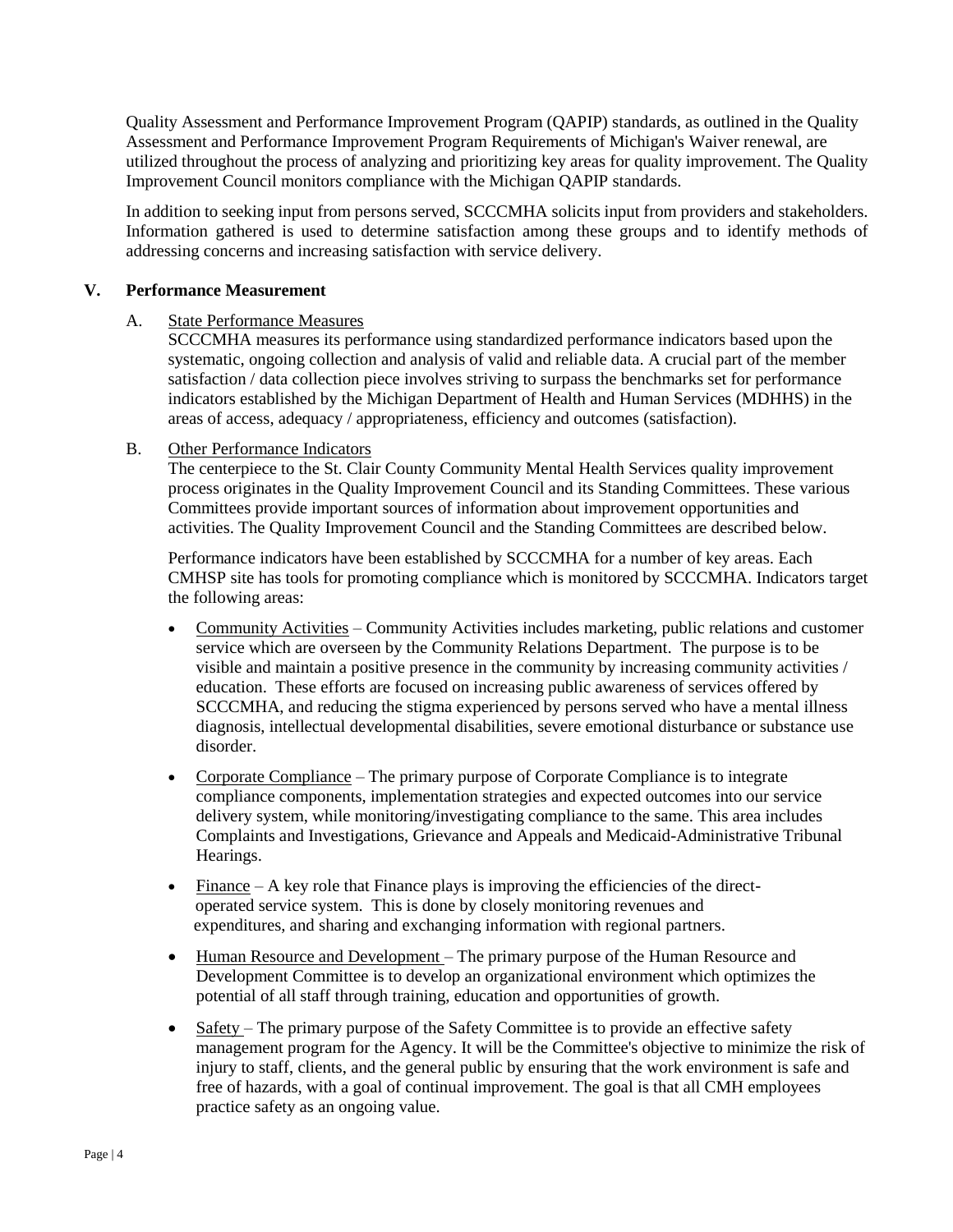- Privileging  $& Credentialing The primary purpose of the Privileging and Credentialing$ Committee is to operate a system for granting clinical privileges for practitioners within the CMH System, including associated inpatient units.
- Program Development The primary purpose of the Program Development Committee is to implement programs such as Evidence Based Practices, to improve outcomes for persons served receiving services, and to promote a recovery environment within the CMH system.
- Recipient Rights The Recipients Rights Committee serves to protect the Office of Recipient Rights from pressures that could interfere with the impartial, even-handed and thorough performance of its functions. The Committee acts in an advisory capacity to the Executive Director and the Director of the Recipient Rights, as the Appeals Committee for a recipient's appeal under Section 784, and to review and provide comments on the Annual and Semi-Annual Report submitted by the Executive Director to the Community Mental Health Services Program Board.
- System Improvement System Improvement provides oversight to the following areas as assigned by the QIC. (Oversight is defined as the monitoring of activities, key performance indicators, review of meeting minutes and providing technical assistance.) This area includes Maintaining Agency Accreditation (CARF) and Performance Indicators. The primary purpose of Performance Indicators is to monitor the agency's overall performance with established performance indictors with set standards.
- Information Technology A key role that Information Technology plays is to ensure that all systems, assets, data and infrastructure utilized by the agency are implemented and maintained in a method to optimize data availability, reliability and security. The method for doing this will be to implement best practices in technical requirements, policies and procedures, as prescribed by industry standards and mandated regulations.
- Facilities- A key role Facilities plays is to ensure secure, safe, and properly maintained building facilities (offices and group homes) for agency staff and consumers as well as transportation services for programs, including an agency vehicle fleet for staff to use in providing services. The method for doing this will be to implement best practices in facilities maintenance, and policies and procedures, as prescribed by standards and mandated regulations.
- Utilization Management The Utilization Management Committee (UMC) reviews the agency's overall performance against established key Performance Indicators that fall into the performance outcome areas of access, adequacy / appropriateness, efficiency and outcomes.
	- Case Record Monitoring The primary purpose of the UMC is to ensure high quality care, effective utilization of resources and cost efficiency through case record reviews conducted by an interdisciplinary team. The purpose of the case record review (clinical practices, documentation and claims verification) is to monitor and improve the overall compliance for the direct-operated programs and contract agencies with regard to clinical case record standards and billing procedures. This is accomplished by completing case record reviews at select direct-operated programs and contract agency locations. The Case Record Monitoring Sub-Committee is responsible to report any case record compliance concerns to determine appropriateness for action.
	- Trend Analyses an additional purpose of the UMC is to track select service utilization trends not within the audit-scope of per-case UR (e.g. psychiatric inpatient utilization) to identify service system improvement opportunities.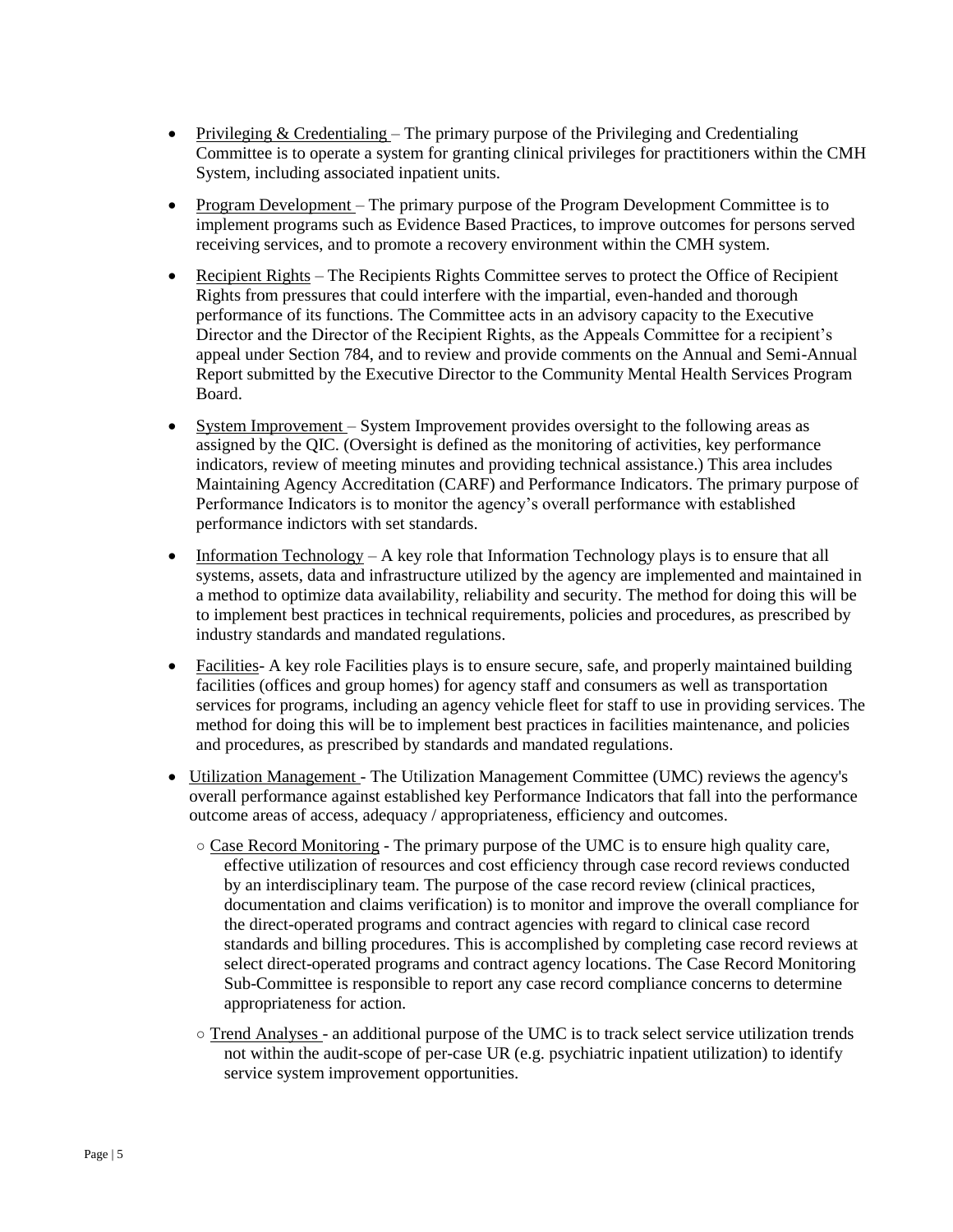### **VI. QAPIP Utilization to Assure Achievement of Performance Levels**

The cornerstone of the system for assuring QAPIP utilization is the monitoring process. Each contract includes specific outcome requirements that are reviewed in the monitoring process. The monitoring is a collaborative effort between CMH staff and provider staff to monitor and assure quality of care on a regular basis. Policies and audit tools have been developed by staff to guide the monitoring and evaluation process.

The SCCCMHA reports its performance to MDHHS via the Michigan Mission Based Performance Indictors System (MMBPIS), which provides performance data on a number of indicators related to access, adequacy / appropriateness, efficiency and outcome measures. Quality Improvement assures that quality measurements are in place to continuously monitor performance and to identify problems as they occur. This information is shared with management on a regular basis. Also, specific problem analysis is conducted as requested or as problems are identified in the monitoring process.

### **VII. Performance Improvement Projects**

Performance improvement projects included in the QAPIP will focus on achieving demonstrable and sustained improvement in services likely to have beneficial effects on outcomes for well-being and customer satisfaction.

### A. Clinical and Non-Clinical Projects

1. Clinical Services

Clinical areas to be targeted include high-volume / high-risk / continuity and coordination of care services such as successful implementation of Person-Centered Planning and Self-- Determination.

- 2. Non-Clinical Services Non-clinical areas to be targeted include appeals, grievances and complaints and access to, and availability of, services.
- B. Project Topics

Selection of project topics will be based on the number of occurrences, high-risk nature or presence of sentinel events among the individuals served. The need for a specific service, demographic characteristics, health risks and the interest of individuals in the aspect of service to be addressed will also be part of the selection criteria.

C. MDHHS and Pre-Paid Inpatient Health Plan (PIHP)-Established Aspects of Care Aspects of care established by MDHHS and the PIHP will be used to identify performance improvement projects.

### **VIII. Review and Follow-Up of Sentinel Events**

### A. Ensuring Appropriate Action

The SCCCMHA policy, *Sentinel Events, Critical Incidents, and Risk Event*s (05-001-0016), establishes the guidelines for reporting and reviewing possible Sentinel Events, Critical Incidents and Risk Events. The policy states that the Office of Recipient Rights will screen all Critical Incident Reports for the possibility of a Sentinel Event. Sentinel Events are submitted to the Behavior Treatment Plan Review Committee (BTPRC) and its Chairperson/designee for review, as required by MDHHS practice guidelines. The Medical Director, through the oversight role to the BTPRC, may assist in making the final decision as to whether these incidents meet the definition of a Sentinel Event. An "appropriate response" to the Sentinel Event is developed by the BTPRC which "includes a thorough and credible root cause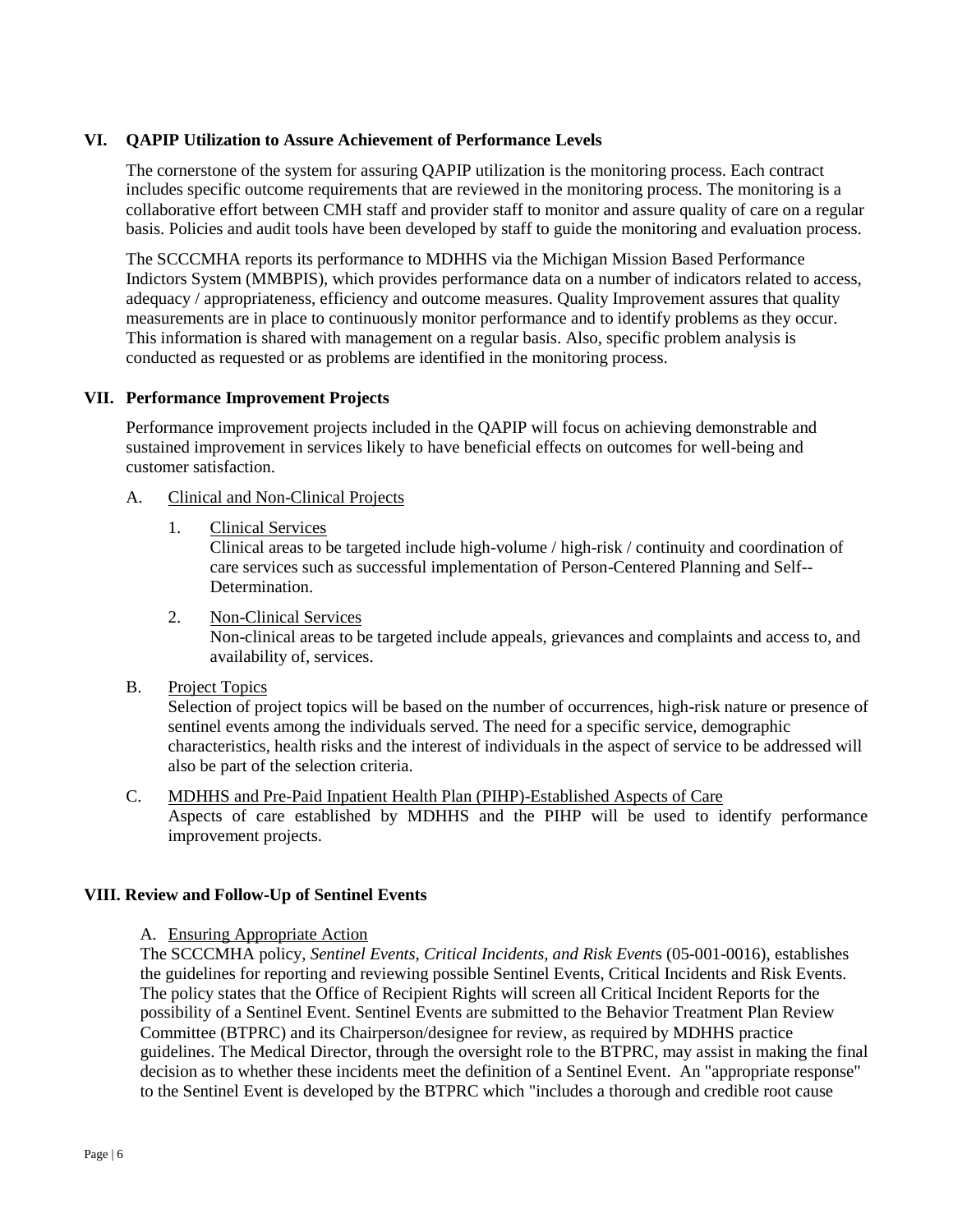analysis, implementation of improvements to reduce risk, and monitoring of the effectiveness of those improvements." Following completion of a root-cause analysis or investigation, the BTPRC develops and implements either a) a plan of action or intervention to prevent further occurrence of the Sentinel Event or b) presentation of a rationale for not pursuing an intervention. A plan of action or intervention must identify who will implement and when and how implementation will occur. Improvement recommendations are submitted to the QI Council.

### Credentials of Reviewers

Persons involved in the review of sentinel events must have the appropriate credentials to review the scope of care. Sentinel Event findings and recommendations are reviewed by the Medical Director, BTPRC chairperson/designee, and the Office of Recipient Rights. The Medical Director is a medical doctor.

### Critical Incidents Reporting System

The critical incident reporting system, which was implemented in FY2011, collects information on critical incidents that can be linked to specific service recipients. The Critical Incident Reporting System captures information on five specific reportable events: suicide, non-suicide, emergency medical treatment due to injury or medication error, hospitalization due to injury or medication error and arrest of recipient. The populations on which these events must be reported differ slightly by type of event. All critical incidents are reviewed by the Office of Recipient Rights.

### Risk Events Management

SCCCMHA has a process for analyzing additional critical events that put individuals (in the same population categories as the critical incidents above) at risk of harm. This analysis is used to determine what action needs to be taken to remediate the problem or situation, and to prevent the occurrence of additional events and incidents. This documentation will be available to MDHHS at site visits. These events minimally include:

- actions taken by individuals who receive services that cause harm to themselves,
- actions taken by individuals who receive services that cause harm to others,
- two or more unscheduled admissions to a medical hospital (not due to planned surgery or the natural course of a chronic illness, such as when an individual has a terminal illness) within a 12-month period,
- police calls by staff of specialized residential setting or general (AFC) residential homes or other provider agency staff for assistance with an individual during a behavioral crisis situation, and
- emergency use of physical management by staff in response to a behavioral crisis

### **IX. Behavior Treatment Plans Reviewed**

SCCCMHA provides quarterly review analyses of data through the PIHP Behavior Treatment Review Committee (BTPRC) where intrusive or restrictive techniques have been approved for use with beneficiaries and where physical management or 911 calls to law enforcement have been used in an emergency behavioral crisis. Only the techniques permitted by the Technical Requirement for Behavior Treatment Plan Review Committees and that have been approved during person-centered planning by the beneficiary or his/her guardian, may be used with beneficiaries. Data shall include numbers of interventions and length of time the interventions were used per person.

### **X. Periodic Quantitative (e.g., surveys) and Qualitative (e.g., focus groups) Assessments of Member Experiences with Services**

### A. Issues Addressed in Assessments

The purpose of a QI Program/Plan is to improve the quality of care and service provided to those receiving services. An effective QI Program/Plan demonstrates that its activities have resulted in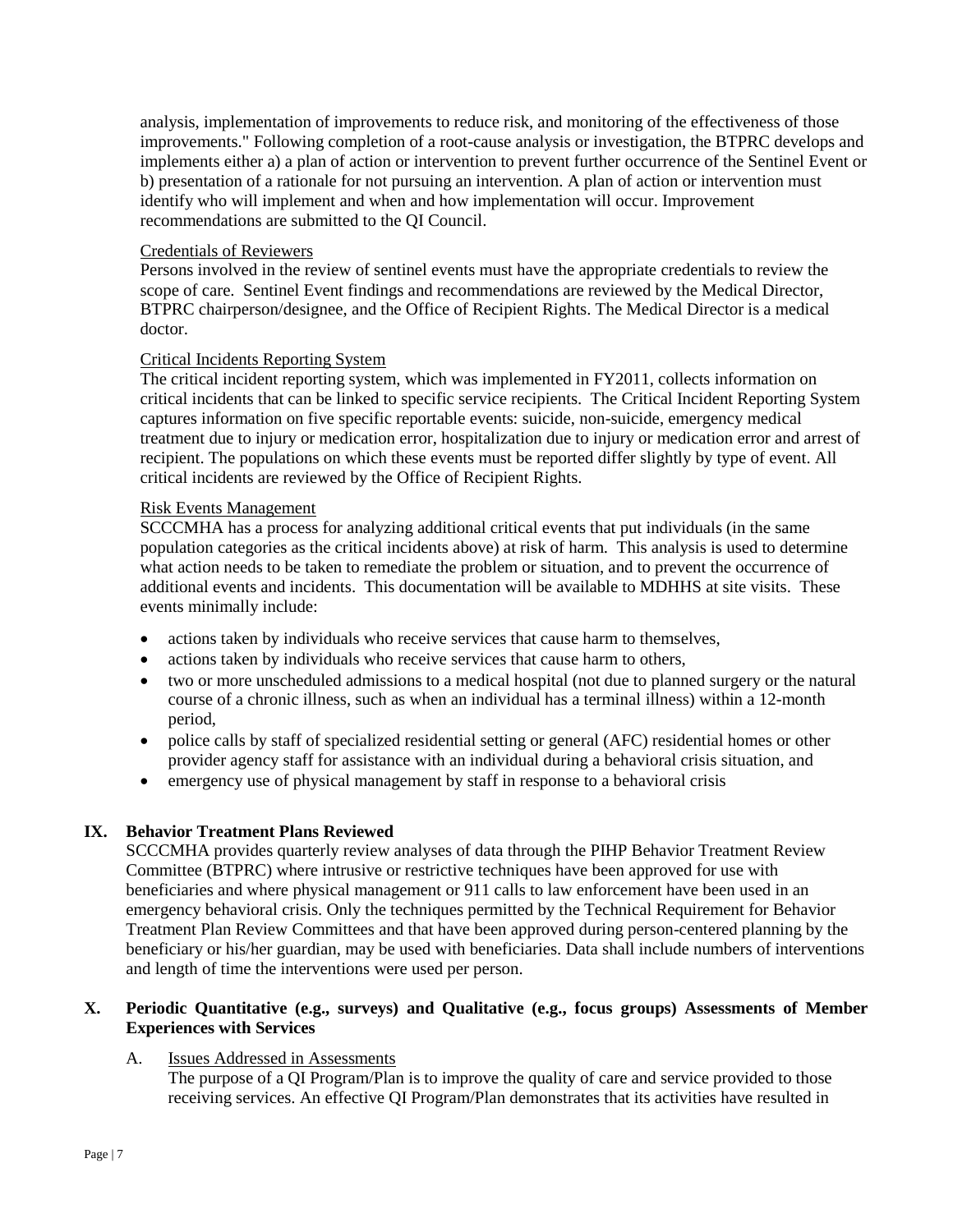significant improvements in the care or services being delivered. Improvements of the QI process are demonstrated by improvements in either the processes through which care and services are delivered or in the outcomes of care.

The CMH evaluates the overall effectiveness of the QI Program/Plan annually. The evaluation reviews all aspects of the QI Program/Plan with emphasis on determining whether the QI Program/Plan has demonstrated improvement in the quality of care and services provided. The QI Department develops an annual written report on quality, included in this report is all completed QI activities, trending of clinical and service indicators and other performance data and demonstrating improvements in quality. This report is presented to the Quality Improvement Council and the SCCCMHA Board for review.

Issues of quality, availability, and accessibility of care are evaluated through periodic quantitative (e.g., surveys) and qualitative (e.g., Focus Groups) assessments regarding experiences with services. The assessments will be representative of persons served and supports offered.

### B. Actions Resulting from Assessments

The PIHP will use the assessment results to improve services. Processes found to be effective and positive will be continued, while those with questionable efficacy or low satisfaction will be revised using the following:

- 1. Take specific action on individual cases as appropriate.
- 2. Identify and investigate sources of dissatisfaction.
- 3. Outline systemic action steps to follow-up on the finding.
- 4. Inform practitioners, providers, recipients of service and the governing body of assessment results.
- C. Evaluation of the Effects of Actions

Just as the original processes must be evaluated, so must the interventions used to increase quality, availability, and accessibility of care. Therefore, all actions taken as a result of assessments will be evaluated periodically. Quality Improvement is never static and it is an expectation that all evaluation efforts will be examined on an ongoing basis.

### D. Incorporation of Persons Served in the Evaluation Process

Persons served receiving services are included in the quality improvement process as survey participants, as members of Advisory Councils and as members of the SCCCMH Board. In this way, persons served are incorporated into the review and analysis of information obtained from quantitative and qualitative methods.

### **XI. Monitoring of Practice Guidelines**

The SCCCMHA monitors quality of care on a regular basis. All CMH contracts with Providers require that Contractors adhere to accrediting bodies, state and federal agency requirements and all relevant regulatory documents.

Clinical protocols have been developed to determine the appropriate level of care to certify. The Clinical Protocols, which are based upon reasonable medical evidence and reflect community standards of care, will be reviewed annually or on an as-needed basis. A copy of these guidelines has been made available to staff and providers.

The CMH implements the use of practice guidelines. These practice guidelines are based on reasonable, scientific evidence and reviewed with the Providers. Practice Guidelines are systematically developed statements to assist providers regarding appropriate health care for specific clinical circumstances. The Guidelines are based upon national Guidelines, when available, but modified to fit community practice patterns.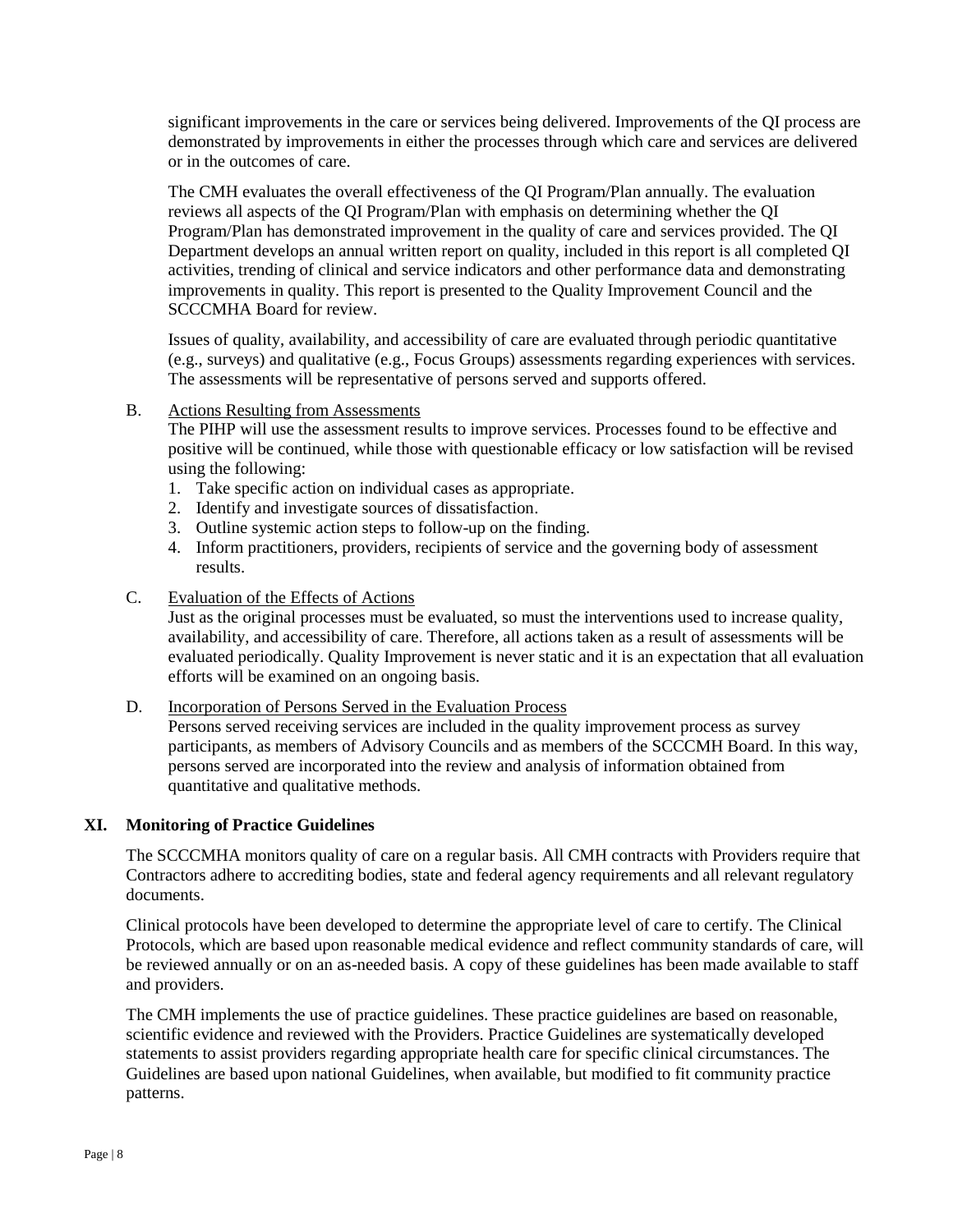The Utilization Management policy (02-003-0011) details how the agency reviews aggregate utilization reports of clinical services provided to individuals to ensure they are delivered in the most effective and efficient manner possible for the benefit and welfare. The UMC reviews aggregate clinical service reports of all contracted services and compares them with state and national benchmark standards of best practice, utilization expectations from MDHHS, accrediting bodies, state and federal agencies and professional associations.

### **XII. Assurance of Practitioner Licensure, Credentialing, Staff Qualification and Staff Training**

The qualifications of physicians and other licensed health care professionals employed by or under contract to SCCCMHA are reviewed by following the guidelines in the Provider Enrollment and Credentialing policy, (01-003-0011).

### **XIII. Verification of Medicaid Services**

All program and clinical case records will comply with existing standards, rules or interpretative guidelines as defined by the Michigan Department of Community Health, Medicaid, Medicare and other insurance companies. Verification of services will occur on an ongoing basis with a set percentage of Medicaid cases monitored annually through the PIHP. Special Program reviews or staff reviews may be requested more frequently as determined necessary by Supervisors or Directors.

### **XIV. Utilization Management Program**

The Utilization Review process is delineated in the policy Utilization Management (02-003-0011) and includes procedures to evaluate medical necessity, criteria used, information sources and the process used to review and approve the provision of medical services.

Utilization Management (UM) functions are required by a number of outside governing and accrediting organizations such as MDHHS, Commission on Accreditation of Rehabilitative Facilities (CARF), Centers for Medicare & Medicaid Services (CMS) and various insurance companies.

Membership in the UM Team consists of Licensed Master Social Workers and Master Level Administrative Staff along with technical data management support staff.

### **XV. Organizational Involvement**

Persons Served Receiving Services - Input is sought at all levels; from customer satisfaction surveys conducted and through input sought during the Person-Centered Planning process. Customer oversight into the quality improvement process occurs through the Quality Improvement Council, CMH Advisory Council and through the Community Mental Health Board which receives the results of satisfaction surveys and reports.

St. Clair County Community Mental Health Board

- *●* Annually review and approve the QI Plan and make recommendations to the QIC
- *●* Apply quality improvement principles to Board activities
- *●* Accept the long-term commitment required by the quality improvement process
- Establish policy based upon quality improvement findings
- Review Annual "Summary of Accomplishments" of goals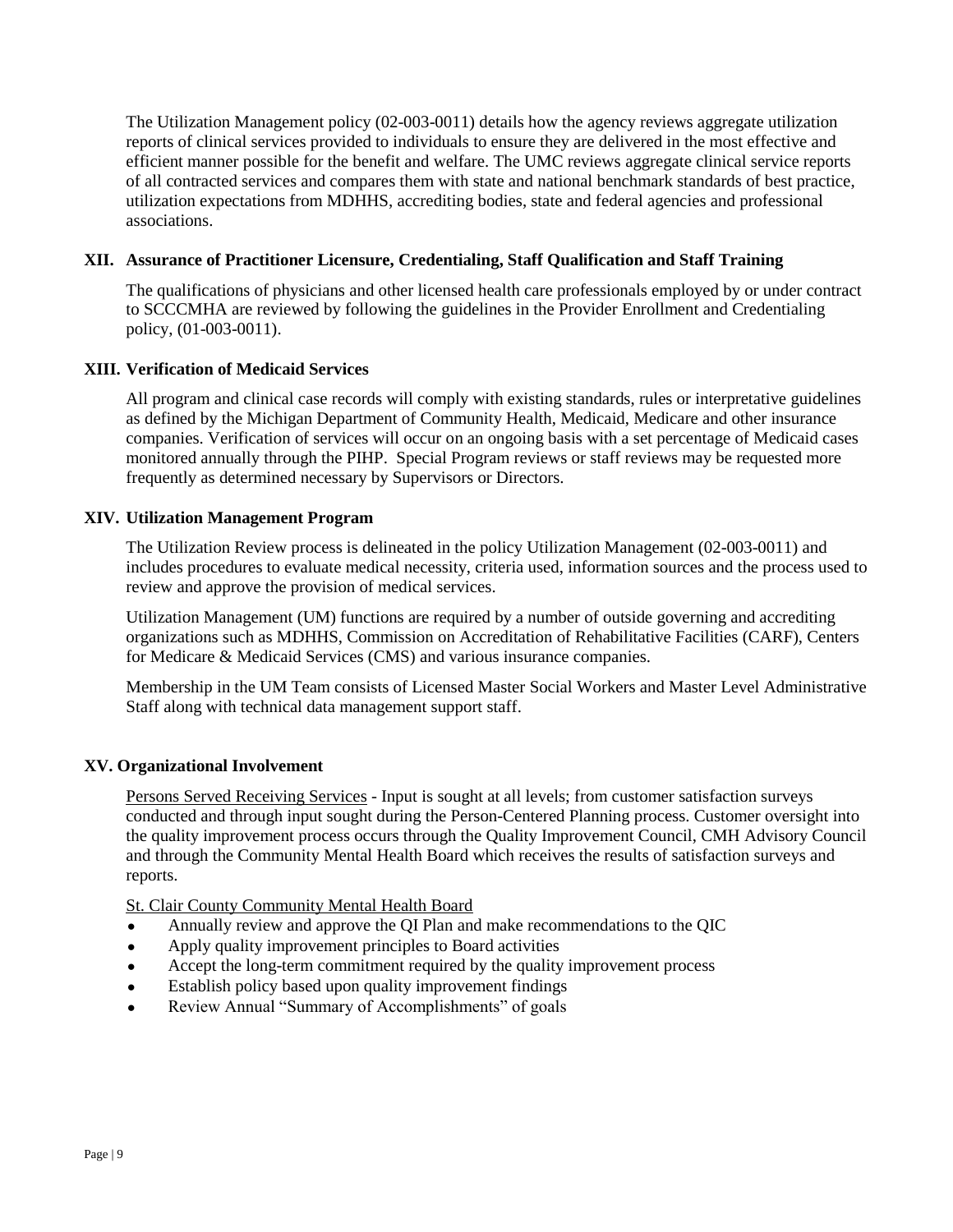Executive Director

- *●* Annually recommend key performance indicators for the CMH System, using the process within the Quality Improvement Council
- Recommend quality improvement policies to the Board
- *●* Create a positive environment for quality improvement and provides support to the process
- *●* Monitor quality improvement results
- **Establish regular communications with the various Quality Improvement Committees**
- Participate in the recognition of quality improvement efforts

### Medical Director

- Provide clinical leadership for the organization
- *●* Create positive environment for quality improvement
- *●* Monitor quality improvement results
- *●* Member of BTPRC

### Directors / Supervisors (Direct-Operated and Contract Programs)

- **Implement Quality Improvement Plans within Department**
- *●* Develop and modify systems
- Coach staff in the quality improvement process
- Participate on Quality Teams and Workgroups
- Communicate results to staff
- **Monitor Advisory Councils**
- *●* Assess organizational readiness
- *●* Identify improvement opportunities
- *●* Monitor results
- Provide data to the Quality Improvement Council
- Obtain and update their working knowledge of the quality improvement process
- Attend quality improvement training, as required

**Staff** 

- *●* Utilize the system
- Participate on Quality Teams, Workgroups and Committees
- Participate in skill-building activities
- Identify barriers in the process
- Suggest process / system improvements and identify improvement projects

### Contract Agencies

- Provide data to the Quality Improvement Council
- Participate on Workgroups and Committees
- *●* Obtain a working knowledge of the quality improvement process
- **Identify barriers to the process**
- Attend quality improvement training
- *●* Operate their own QI system

### Contract Agency Staff Responsibilities

- Contract agency staff participate on quality related workgroups
- All contract agencies submit service/outcome data to the QIC, via Performance Indicators
- All contract agencies are required to have their own QI Plans, as aligned with annual improvement to this QI Program/Plan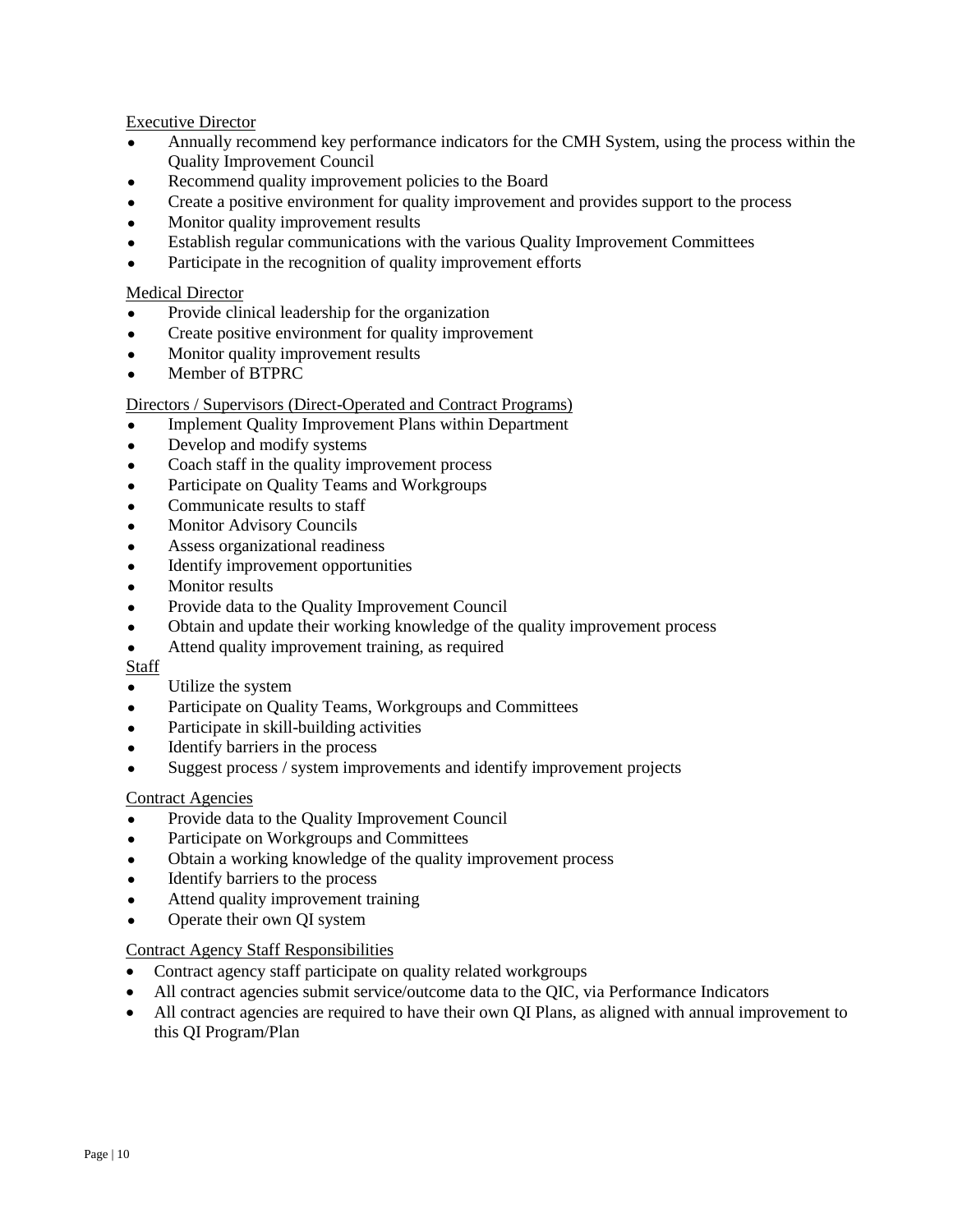### Quality Improvement Program Staff Responsibilities

The Quality Management Department is comprised of administrative staff who are designated the responsibilities of coordination, tracking and reporting of all activities related to the organization-wide quality improvement system.

### Executive Director

- Assists in and ensures the development and coordination of quality improvement plans for St. Clair County Community Mental Health Services system
- *●* Assists in and ensures the design of the quality improvement program for implementation of processes to accomplish the goals within its key component areas

### Support Services Director

- *●* Assists in and ensures the provision of competent staff support and administrative liaison for Committees and Workgroups established to assist in accomplishing the work of the QI Program/Plan
- *●* Provides technical assistance and consultation for quality improvement policy development
- *●* Assists in monitoring and compliance assessment activities
- Assists in quality improvement data collection, data management and data analysis
- Establishes mechanisms and systems for needs assessment, data collection and data management
- Chair of the Quality Improvement Council
- Ensures maintenance of agency accreditation

Quality Improvement Specialist

- Develops procedures and methods for satisfaction assessments for individuals being served, community and interest groups
- *●* Assists in and ensures the development, implementation and monitoring of program evaluation components
- Assists in monitoring and compliance assessment activities
- Researches, analyzes, compiles and compares standards, guidelines and requirements related to St. Clair County CMH program components
- Develops agency's annual "Strategic Plan"
- Reports on System Improvement Committee (SIC)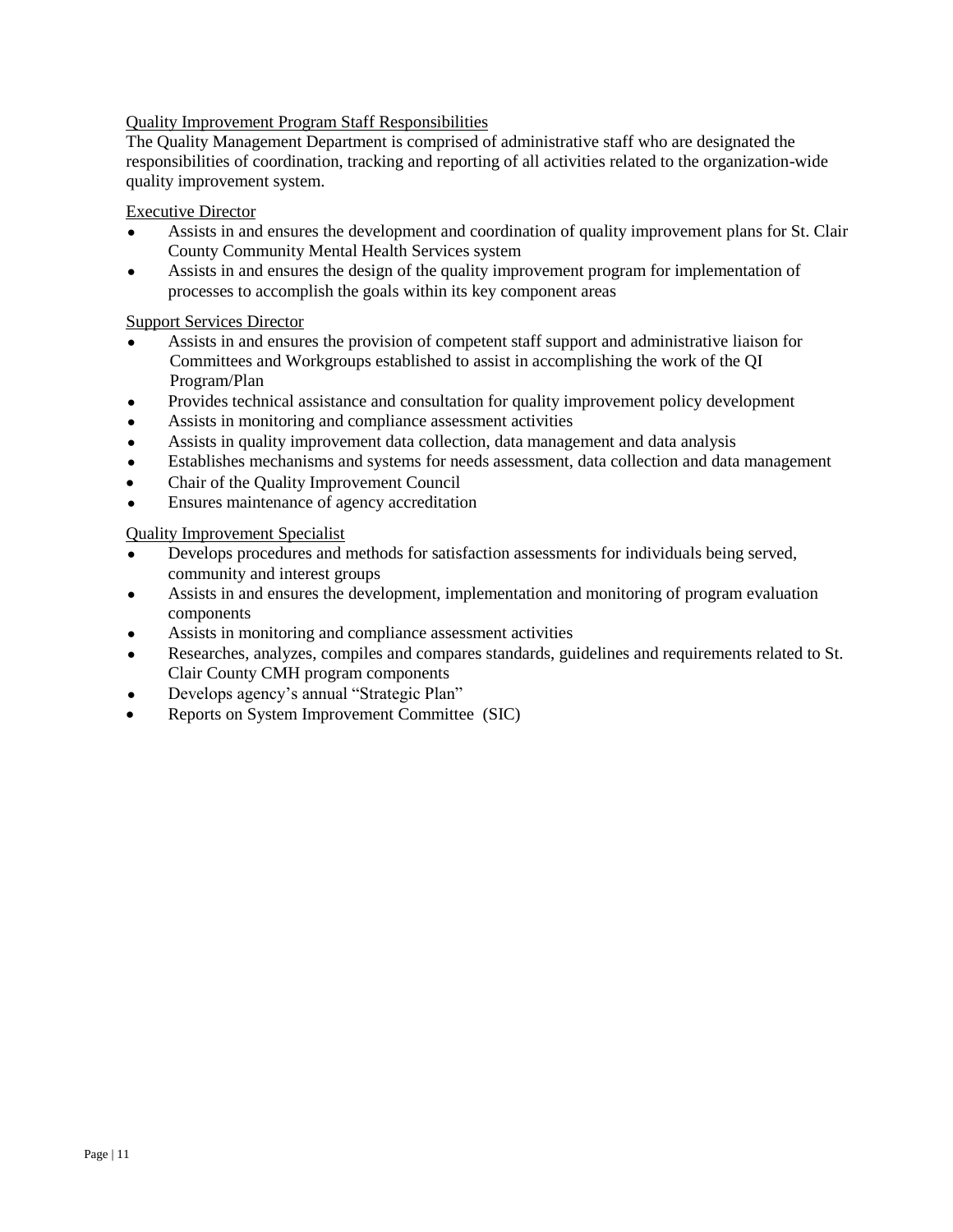# **QUALITY IMPROVEMENT PLAN GOALS: FY 2022**

| <b>Community Activities</b><br><b>Adrienne Luckenbacher</b>      |                                                                                                                                                                                                                                                                                                                                                                                                                                                                                                        |                   |                 |
|------------------------------------------------------------------|--------------------------------------------------------------------------------------------------------------------------------------------------------------------------------------------------------------------------------------------------------------------------------------------------------------------------------------------------------------------------------------------------------------------------------------------------------------------------------------------------------|-------------------|-----------------|
| <b>Reference</b>                                                 | PRIORITY GOALS/KEY TASKS                                                                                                                                                                                                                                                                                                                                                                                                                                                                               | <b>Start Date</b> | <b>End Date</b> |
| <b>MDHHS</b><br>Contract<br>Attachment<br>C.6.9.3.3,B3<br>and A4 | 1. ANTI-STIGMA<br>Complete a variety of anti-stigma projects with the public each month.<br>Examples:<br>Public awareness events during recognition "months" or "weeks"<br>$\bullet$<br>Mental Illness Awareness Week<br>$\circ$<br>Intellectual/Developmental Disability Month<br>$\circ$<br>Mental Health Month<br>$\circ$<br>National Recovery Month<br>$\circ$<br>Paid advertising (television, print, radio)<br>Public information (television, print, radio, social media)<br>Other<br>$\bullet$ | 10/1/21           | 9/30/22         |
| <b>MDHHS</b><br>Contract<br>Attachment<br>C.6.9.3.3,B3           | 2. COMMUNITY EDUCATION<br>Participate in public education and opportunities to share information and eligibility and access to CMH services (minimum 12 per<br>year) and opportunities to enhance services through community feedback.<br>Examples:<br>1. Public education programs<br>2. Speakers' Bureau<br>3. Health Fairs<br>4. Community Perception Survey and follow up<br>5. Miscellaneous                                                                                                      | 10/1/21           | 9/30/22         |
| Good<br>Community<br>Collaboration                               | 3. CRISIS INTERVENTION<br>Provide crisis intervention through CISM program as needed.                                                                                                                                                                                                                                                                                                                                                                                                                  | 10/1/21           | 9/30/22         |
| <b>MDHHS</b><br>Contract<br>Attachment<br>C.6.9.3.3,B3           | <b>4. ONLINE PRESENCE</b><br>Update information on website at least weekly.<br>Facebook: make a new post minimum of 4 times per week.<br>LinkedIn: make a new post minimum 2 times per week (HR $&$ CR both post to this account)<br>YouTube: add videos to account when available and share on Facebook.                                                                                                                                                                                              | 10/1/21           | 9/30/22         |
| <b>MDHHS</b><br>Contract<br>Attachment<br>C.6.9.3.3,B3           | 5. RELATIONSHIP BUILDING<br>a. Build/maintain contacts and communicate CMH events/resources to local churches/faith leaders.<br>b. Build/maintain contacts and communicate CMH events/resources to area physician offices, health care professionals and integrated<br>health partners as it relates to CMH services, opportunities, and integrated healthcare advancements.<br>c. Build/maintain contacts and communicate CMH events/resources with area educators, businesses and first responders.  | 10/1/21           | 9/30/22         |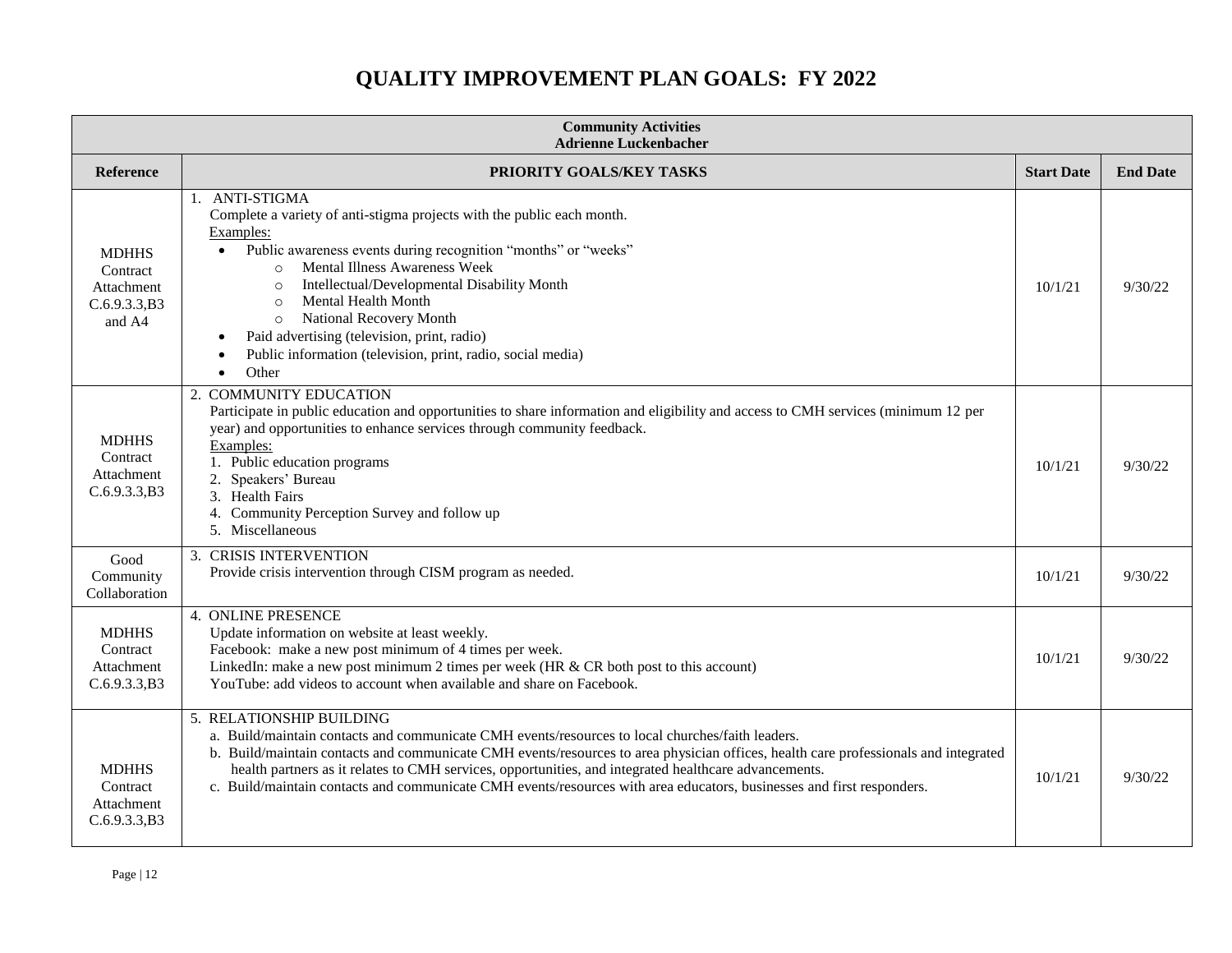| <b>Community Activities</b><br><b>Adrienne Luckenbacher</b> |                                                                                                                                                                                                                                                                                                                                                                                                                                                              |                   |                 |
|-------------------------------------------------------------|--------------------------------------------------------------------------------------------------------------------------------------------------------------------------------------------------------------------------------------------------------------------------------------------------------------------------------------------------------------------------------------------------------------------------------------------------------------|-------------------|-----------------|
| Reference                                                   | <b>PRIORITY GOALS/KEY TASKS</b>                                                                                                                                                                                                                                                                                                                                                                                                                              | <b>Start Date</b> | <b>End Date</b> |
| Good<br>Community<br>Collaboration                          | <b>6. HEALTHCARE INTEGRATION OUTREACH</b><br>a. Host at least two events promoting integrated healthcare.<br>b. Provide ongoing physical/behavioral health and wellness resources and information to persons receiving CMH supports and their<br>family members (i.e. Wellness Wednesdays, resource tables, marketing materials, health screening days, etc.)<br>c. Promote healthcare messages through staff photos, post to Facebook for public awareness. | 10/1/21           | 9/30/22         |
| Good<br>Community<br>Collaboration                          | 7. COMMUNITY COLLABORATIVE<br>Promote community collaboration and community benefit through support and participation in CSCB efforts.<br>a. Active CMH representation on the CSCB executive committee and workgroups.<br>b. Staff support of the CSCB provided by CMH.<br>c. Engage in networking, communication, and collaboration between CSCB and CMH.                                                                                                   | 10/1/21           | 9/30/22         |

| <b>Corporate Compliance</b><br><b>Abbey Brown</b>                    |                                                                                                                                                                                                                    |                   |                 |
|----------------------------------------------------------------------|--------------------------------------------------------------------------------------------------------------------------------------------------------------------------------------------------------------------|-------------------|-----------------|
| <b>Reference</b>                                                     | PRIORITY GOALS/KEY TASKS                                                                                                                                                                                           | <b>Start Date</b> | <b>End Date</b> |
| Medicaid<br>Integrity<br>Program,<br>Corporate<br>Compliance<br>Plan | 1. Report monthly on corporate compliance complaints; identify trends (St. Clair County CMH).                                                                                                                      | 10/1/21           | 9/30/22         |
| Corporate<br>Compliance<br>Plan                                      | Report quarterly on Program Integrity activities (i.e., tips/grievances received, data mining, claims analysis, audits, overpayments<br>collected, identification and investigation of fraud, waste, abuse, etc.). | 10/1/21           | 9/30/22         |
| Corporate<br>Compliance<br>Plan                                      | 3. Report monthly on grievance and appeals activities.                                                                                                                                                             | 10/1/21           | 9/30/22         |
| Corporate<br>Compliance<br>Plan                                      | 4. St. Clair County CMH Corporate Compliance Committee to meet quarterly or more frequently as deemed necessary.                                                                                                   | 10/1/21           | 9/30/22         |
| Good<br>Administrative<br>Practice                                   | 5. Monitor and report any legal/regulatory changes.                                                                                                                                                                | 10/1/21           | 9/30/22         |
| <b>CFR</b><br>Requirement<br>438.610                                 | 6. Monitor and report on debarred, suspended, or otherwise excluded (from participation in any federal healthcare program) providers.                                                                              | 10/1/21           | 9/30/22         |
| <b>CFR</b><br>Requirement<br>438.608                                 | 7. Provide training and education on corporate compliance, including HIPPA.                                                                                                                                        | 10/1/21           | 9/30/22         |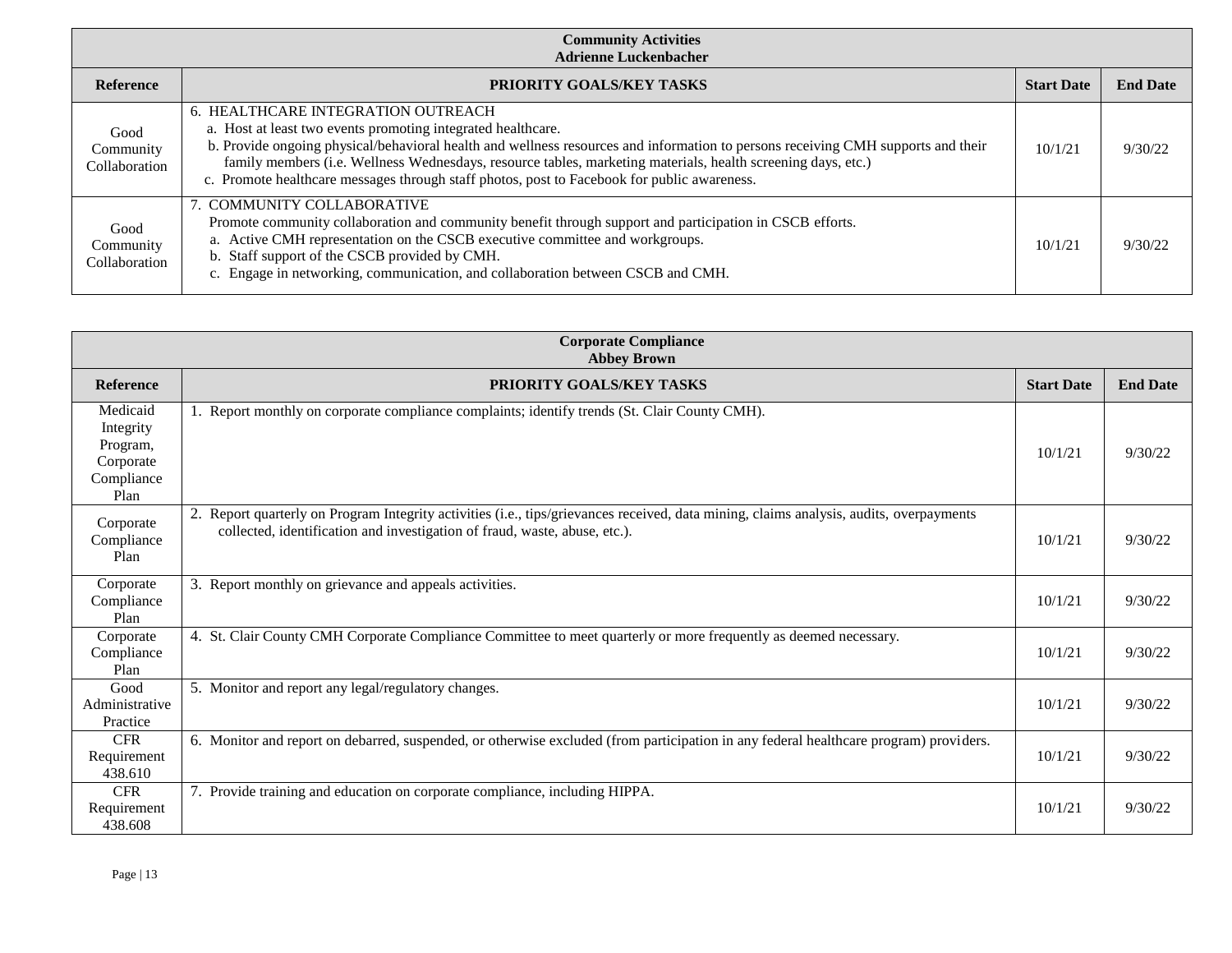|                                 | <b>Corporate Compliance</b><br><b>Abbey Brown</b>                                                     |         |         |  |
|---------------------------------|-------------------------------------------------------------------------------------------------------|---------|---------|--|
| Corporate<br>Compliance<br>Plan | 8. Monitor technology use and needs as they relate to PHI and HIPPA.                                  | 10/1/21 | 9/30/22 |  |
| Corporate<br>Compliance<br>Plan | 9. Monitor subnetwork providers' corporate compliance activities.                                     | 10/1/21 | 9/30/22 |  |
| Corporate<br>Compliance<br>Plan | 10. Conduct an annual evaluation of the Compliance Plan and report to the St. Clair County CMH Board. | 10/1/21 | 9/30/22 |  |

Note: Claims verification and under/over utilization reported under Utilization Management, although part of Compliance Plan and quarterly Program Integrity Reports.

| <b>Finance</b><br><b>Karen A. Farr</b> |                                                                                                                                                                                                                                                                                                                                                                                                                                                                                                                                                                                                                                                                                                                                                                                    |                   |                 |  |
|----------------------------------------|------------------------------------------------------------------------------------------------------------------------------------------------------------------------------------------------------------------------------------------------------------------------------------------------------------------------------------------------------------------------------------------------------------------------------------------------------------------------------------------------------------------------------------------------------------------------------------------------------------------------------------------------------------------------------------------------------------------------------------------------------------------------------------|-------------------|-----------------|--|
| <b>Reference</b>                       | <b>PRIORITY GOALS/KEY TASKS</b>                                                                                                                                                                                                                                                                                                                                                                                                                                                                                                                                                                                                                                                                                                                                                    | <b>Start Date</b> | <b>End Date</b> |  |
| Good<br>Administrative<br>Practice     | 1. Manage financial risks through establishment and maintenance of fund balances.<br>Objectives:<br>o Establish, review and update policies and procedures related to our CMHSP Local Fund Balance                                                                                                                                                                                                                                                                                                                                                                                                                                                                                                                                                                                 | 10/1/21           | 9/30/22         |  |
| Good<br>Administrative<br>Practice     | 2. Provide CEO, Management Team and Board of Directors with timely financial information to be used for decision making and<br>strategic planning.<br>Objectives:<br>o Identify fiscal concerns through monthly analysis of revenues and expenditures<br>o Analyze trends and provide revenue forecasts<br>o Prepare annual budget and provide comparison of budget to actual revenues and expenditures on a monthly basis<br>o Prepare amended budget to reflect significant changes in revenues and expenditures of the agency, as needed<br>o Make recommendations about how to best utilize agency resources<br>o Interact with other managers to provide consultative support to planning initiatives through financial information analyses,<br>reports, and recommendations | 10/1/21           | 9/30/22         |  |
| <b>MDHHS</b>                           | 3. Ensure compliance with local, state, and federal budgetary reporting requirements.<br>Objectives:<br>o Coordinate and ensure completion of the annual Financial, Compliance and Single Audits.<br>o Complete all required Federal, State and local financial reporting per the Medicaid and General Fund contracts.<br>o Cost Allocation Methodology and the CCBHC Demonstration beginning 10/1/21.                                                                                                                                                                                                                                                                                                                                                                             | 10/1/21           | 9/30/22         |  |
| ARR 7/3                                | 4. Promote collaboration, efficiency and uniformity between PIHP members.<br>Objectives:<br>o Utilize the Region 10 Finance Officer's workgroup to share information and identify best practice strategies.<br>o FY 2022 Regional CFO goals:<br>Independent Rate Model analysis<br>$\circ$                                                                                                                                                                                                                                                                                                                                                                                                                                                                                         | 10/1/21           | 9/30/22         |  |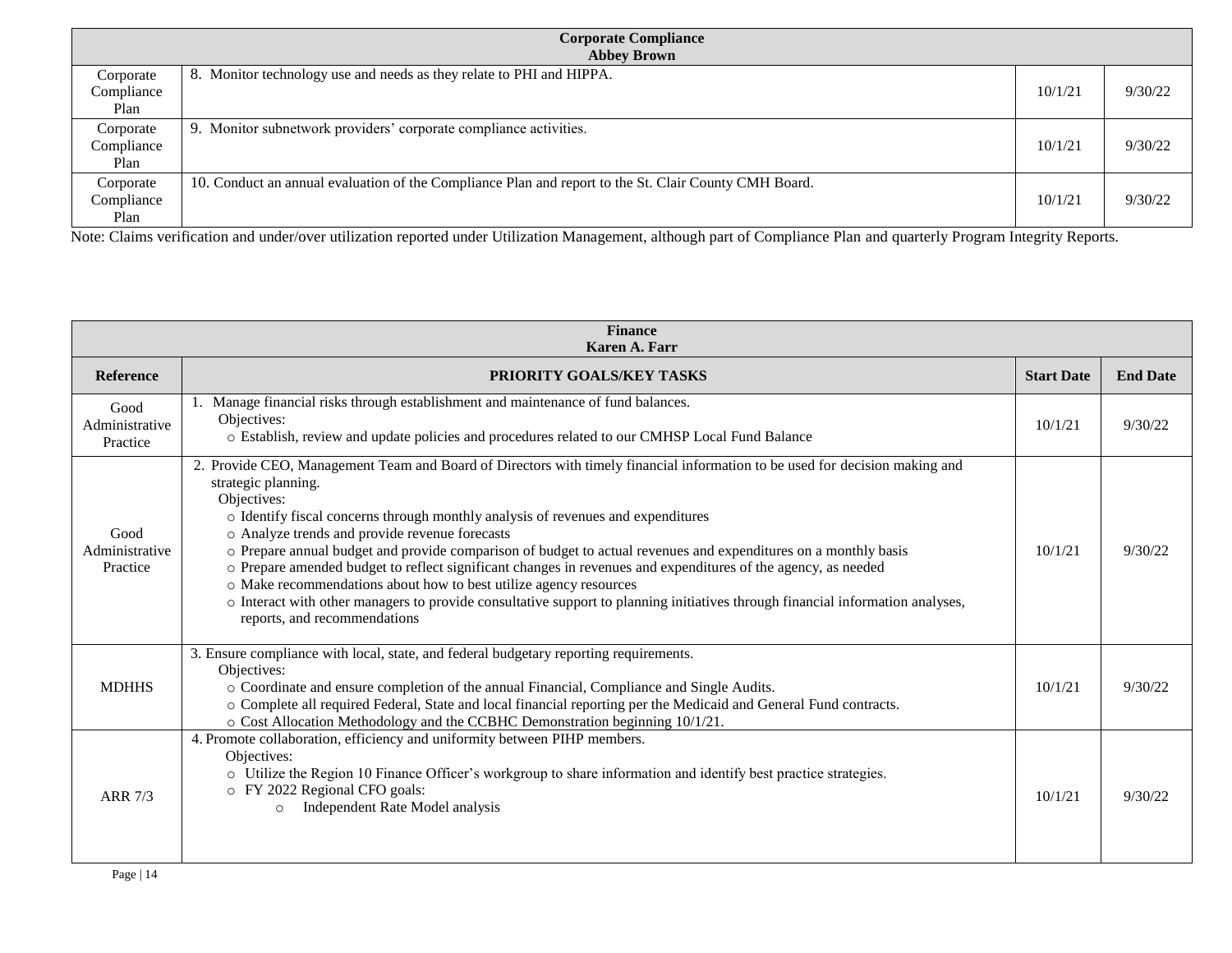| <b>Finance</b><br>Karen A. Farr    |                                                                                                                                                                                                                                                                                                                        |                   |                 |
|------------------------------------|------------------------------------------------------------------------------------------------------------------------------------------------------------------------------------------------------------------------------------------------------------------------------------------------------------------------|-------------------|-----------------|
| <b>Reference</b>                   | PRIORITY GOALS/KEY TASKS                                                                                                                                                                                                                                                                                               | <b>Start Date</b> | <b>End Date</b> |
| Good<br>Administrative<br>Practice | 5. Establish and maintain appropriate internal controls over record keeping and safeguarding of assets<br>Objectives:<br>o Establish, review and update policies and procedures for record keeping, handling of cash and tracking of assets<br>o Ensure separation of duties to reduce the risk of fraudulent activity | 10/1/21           | 9/30/22         |

| <b>Human Resources and Development</b><br><b>Kim Prowse</b>                                                                               |                                                                                                                                                                                                                                                                                                                                                                                                                                                                                                                                                                                                                                                                                                                                                                                                                                                                                                                                                                                                                                                                                                                                                                                                                                  |                   |                 |
|-------------------------------------------------------------------------------------------------------------------------------------------|----------------------------------------------------------------------------------------------------------------------------------------------------------------------------------------------------------------------------------------------------------------------------------------------------------------------------------------------------------------------------------------------------------------------------------------------------------------------------------------------------------------------------------------------------------------------------------------------------------------------------------------------------------------------------------------------------------------------------------------------------------------------------------------------------------------------------------------------------------------------------------------------------------------------------------------------------------------------------------------------------------------------------------------------------------------------------------------------------------------------------------------------------------------------------------------------------------------------------------|-------------------|-----------------|
| Reference                                                                                                                                 | PRIORITY GOALS/KEY TASKS                                                                                                                                                                                                                                                                                                                                                                                                                                                                                                                                                                                                                                                                                                                                                                                                                                                                                                                                                                                                                                                                                                                                                                                                         | <b>Start Date</b> | <b>End Date</b> |
| Good<br><b>Business</b><br>Practice                                                                                                       | 1. Review current Human Resource-related practice and software system including:<br>a. Work with Sage implementation team to develop a bridge between Sage and Cybertrain to improve workflow efficiency.<br>Work with Sage implementation team to introduce Sage Recruit (Applicant Tracking System) to replace Applitrack.<br>b.<br>Coordinate training/rollout of Sage People Human Capital Management (HCM) and Recruit to agency.<br>c.<br>d. Evaluate current recruitment and selection policy. Update to align with new Sage Recruit workflow process.<br>e. Evaluate and establish best practice model of interview/selection process.<br>Evaluate and develop agency-wide succession planning program to provide development opportunities for future agency leaders.<br>Improve volunteer recruitment process<br>g.<br>h. Work towards movement to electronic personnel file                                                                                                                                                                                                                                                                                                                                           | 10/1/21           | 9/30/22         |
| Good<br><b>Business</b><br>Practice<br><b>CARF</b><br>Requirements<br>Sec.1.1.4 d,e<br>Sec. 1.1.9 f<br>b)Sec.10,Goal 2<br>d)Sec.10,Goal 1 | 2. Provide an opportunity for professional growth to enhance performance, skill development and cross training.<br>a. Provide centralized training calendar identifying topic/date/location for all trainings.<br>Continuously update/modify required training grid based on regulatory requirements, and ensure staff compliance.<br>c. Offer/mandate supervisory courses to current/potential supervisors via MyLearningPoint as courses become available.<br>d. Provide trainings on a variety of topics related to job development, mental health, physical health, etc., as directed by management,<br>for all CMH staff.<br>e. Evaluate / improve "New Employee Orientation" process.<br>Collaborate with Regional HR staff, as appropriate, to offer/develop regional training options.<br>Review Job Descriptions at least annually.<br>g.<br>h. Administer "Training Needs" survey at each CMH sponsored training.<br>Work with identified employee groups to address improvement opportunities.<br>Provide Compliance training on an annual basis.<br>k. Provide Trauma Informed Care training for all new hires.<br>Provide LOCUS training for all new and existing hires who will work with the Adult MI population. | 10/1/21           | 9/30/22         |
| Good<br><b>Business</b><br>Practice                                                                                                       | 3. Reward employees for performance that meets and exceeds defined expectations and recognize continued efforts.<br>a. Continue to evaluate CMH "Staff of the Year" and "Team of the Year" recognition programs<br>b. Continue to evaluate CMH staff recognition and enrichment process and explore cost-effective options<br>c. Continue yearly CMH anniversary recognition<br>d. Continue CMH "Years of Service" Recognition<br>e. Assist with/Sponsor Wellness Activities                                                                                                                                                                                                                                                                                                                                                                                                                                                                                                                                                                                                                                                                                                                                                     | 10/1/21           | 9/30/22         |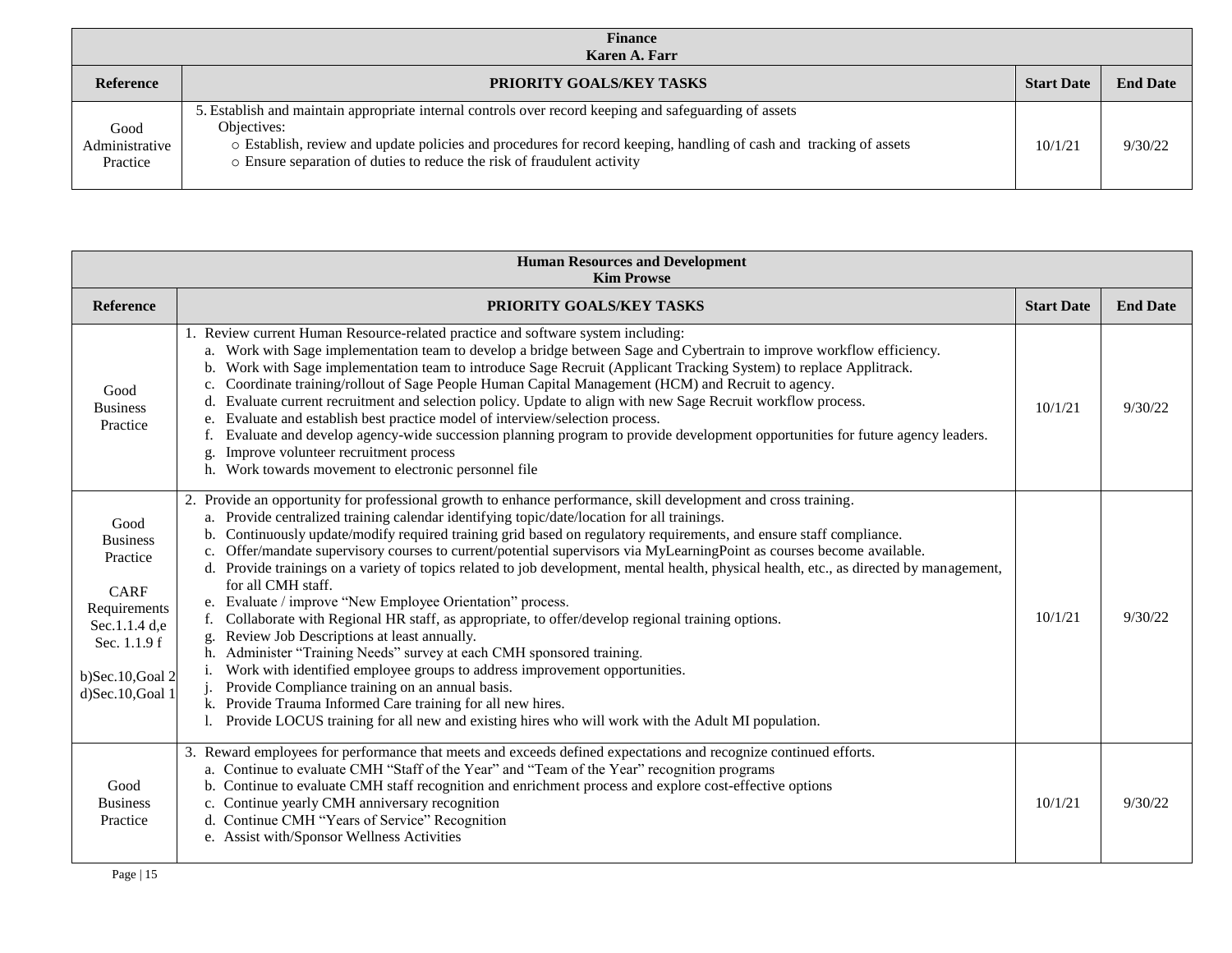| <b>Human Resources and Development</b><br><b>Kim Prowse</b> |                                                                                                                                                                                                              |                   |                 |
|-------------------------------------------------------------|--------------------------------------------------------------------------------------------------------------------------------------------------------------------------------------------------------------|-------------------|-----------------|
| <b>Reference</b>                                            | PRIORITY GOALS/KEY TASKS                                                                                                                                                                                     | <b>Start Date</b> | <b>End Date</b> |
| Good<br><b>Business</b><br>Practice                         | 4. Utilize the Employee Wellness and Development Committee to evaluate needs in areas such as training, education, opportunities for<br>growth, advancement, recognition, wellness, and personal enrichment. | 10/1/21           | 9/30/22         |

| <b>Safety</b><br><b>Latina Cates</b> |                                                                                                                                                                                                                                                                                                                                                                                                                            |                   |                 |  |
|--------------------------------------|----------------------------------------------------------------------------------------------------------------------------------------------------------------------------------------------------------------------------------------------------------------------------------------------------------------------------------------------------------------------------------------------------------------------------|-------------------|-----------------|--|
| <b>Reference</b>                     | <b>PRIORITY GOALS/KEY TAKS</b>                                                                                                                                                                                                                                                                                                                                                                                             | <b>Start Date</b> | <b>End Date</b> |  |
| <b>OSHA</b><br>08.450                | 1. Quarterly, report Employee Accidents within 24 hours. Target compliance 100%.<br>a. Advise on issues of compliance difficulty with Program Supervisors to develop and implement improvement activities.<br>b. Report all findings and improvement activities to the QIC.<br>"Workers Compensation. Accident Reporting and OSHA Recordkeeping"                                                                           | 10/1/21           | 9/30/22         |  |
| <b>CARF</b><br>Health and<br>Safety  | 2. Ensure easy access to First Aid:<br>Expertise<br>a.<br>Equipment<br>b.<br>Supplies<br>$\mathbf{c}.$                                                                                                                                                                                                                                                                                                                     | 10/1/21           | 9/30/22         |  |
| <b>CARF</b><br>Health &<br>Safety    | Quarterly, completed Building Inspection.<br>3.<br>Site Participation, (5) locations. Target compliance, 100%.<br>a.<br>Safety/Infection Control Checklist. Target compliance, 95%.<br>b.                                                                                                                                                                                                                                  | 10/1/21           | 9/30/22         |  |
| CARF<br>Health $&$<br>Safety         | Quarterly completed Kitchen Inspection; via the Kitchen Safety Inspection Checklist. Target compliance, 95%.<br>4.                                                                                                                                                                                                                                                                                                         | 10/1/21           | 9/30/22         |  |
| CARF<br>Health &<br>Safety           | Annually completed Emergency/Event Procedures (9 types) at all locations. Completion may be per "actual event" or drill. Target<br>5.<br>compliance 95%.<br>*Conducted, monitored, recorded, and reported quarterly<br>• Active Shooter<br><b>Bomb Threat</b><br>• Chem./Biological<br>Dangerous Person<br>$\bullet$ Fire<br><b>Medical Emergency</b><br>• Natural Disaster<br>Suspicious Mail/Parcel<br>• Utility Failure | 10/1/21           | 9/30/22         |  |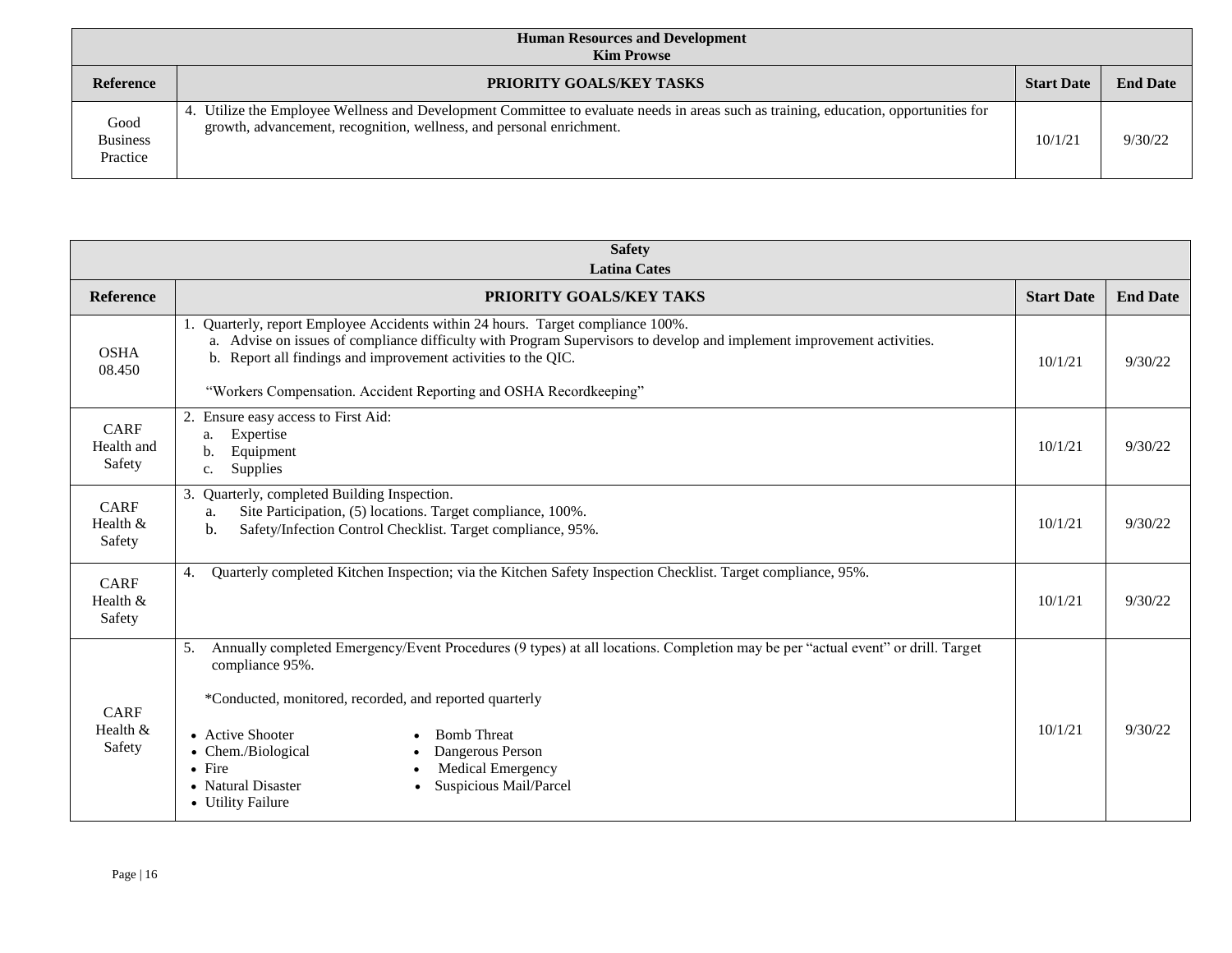| <b>CARF</b><br>Health &<br>Safety                                                                         | 6. Annually, all full time and part – time employees will <i>participate</i> as applicable in at least one (1) of the nine (9) types of Emergency via<br>"actual event" or emergency drill. Target compliance 95%. Participation visitors and recipients of services will be included (counted)<br>and identified as "V" on the report table.<br>a. Quarterly, track /record /report emergency event participation.<br>• Scheduled emergency drill participation will be electronically tracked via email voting responses or the "Emergency Event"<br>form.<br>• Actual emergency event participation is recorded via the "Emergency Event" form or email voting when applicable.<br>b. Supervisors to receive notification, during third quarter of staff that have not participated in an emergency drill or actual<br>emergency event.<br>c. Annually, Supervisors of employees who did not participate in at least one emergency event (drill or actual) are required to review<br>safety protocol, via the Building Health and Safety policy (09.001.000) or Emergency Procedures Handbook, with applicable<br>staff. | 10/1/21 | 9/30/22 |
|-----------------------------------------------------------------------------------------------------------|-----------------------------------------------------------------------------------------------------------------------------------------------------------------------------------------------------------------------------------------------------------------------------------------------------------------------------------------------------------------------------------------------------------------------------------------------------------------------------------------------------------------------------------------------------------------------------------------------------------------------------------------------------------------------------------------------------------------------------------------------------------------------------------------------------------------------------------------------------------------------------------------------------------------------------------------------------------------------------------------------------------------------------------------------------------------------------------------------------------------------------|---------|---------|
| CARF, Health<br>and Safety,<br>Emergency<br>Procedures<br>1.H.5.c.5                                       | 7. Supervising staff to ensure for Staff Accountability during large evacuation drills and actual events (i.e. Fire, Bomb Threat, Chemical<br>Biological, Tornado, etc.). Supervisors to ensure use of sign in/out binders, roll call, and/or text messaging when applicable.                                                                                                                                                                                                                                                                                                                                                                                                                                                                                                                                                                                                                                                                                                                                                                                                                                               | 10/1/21 | 9/30/22 |
| CARF<br>Health &<br>Safety,<br><b>Medication Use</b><br><b>MHC</b><br>R330.1719<br>R330.2813<br>R330.7158 | 8. Quarterly review "Medication Errors" reports.<br>a. Error type<br>Error location<br>b.<br>Trends<br>c.<br>Improvement opportunities Error type<br>d.                                                                                                                                                                                                                                                                                                                                                                                                                                                                                                                                                                                                                                                                                                                                                                                                                                                                                                                                                                     | 10/1/21 | 9/30/22 |
| <b>MIOSHA</b><br>R325.70001                                                                               | 9. Annually review the "Exposure Control Plan," update as needed. (Blood Borne Pathogens Exposure and Infection Control Plan)                                                                                                                                                                                                                                                                                                                                                                                                                                                                                                                                                                                                                                                                                                                                                                                                                                                                                                                                                                                               | 10/1/21 | 9/30/22 |
| <b>CARF</b><br>Health &<br>Safety                                                                         | 10. Annually, complete (update/revise) Board Statement: "Health & Safety Work Plan".                                                                                                                                                                                                                                                                                                                                                                                                                                                                                                                                                                                                                                                                                                                                                                                                                                                                                                                                                                                                                                        | 10/1/21 | 9/30/22 |
| CARF                                                                                                      | 11. Promote Safety by ensuring current Written Safety Procedures as applicable.                                                                                                                                                                                                                                                                                                                                                                                                                                                                                                                                                                                                                                                                                                                                                                                                                                                                                                                                                                                                                                             | 10/1/21 | 9/30/22 |
| N/A                                                                                                       | 12. Promote implementation of Threat List individual's photos in OASIS.                                                                                                                                                                                                                                                                                                                                                                                                                                                                                                                                                                                                                                                                                                                                                                                                                                                                                                                                                                                                                                                     | 10/1/21 | 9/30/22 |
| <b>CMH</b><br>Policy                                                                                      | 13. Address other safety-related items as needed.                                                                                                                                                                                                                                                                                                                                                                                                                                                                                                                                                                                                                                                                                                                                                                                                                                                                                                                                                                                                                                                                           | 10/1/21 | 9/30/22 |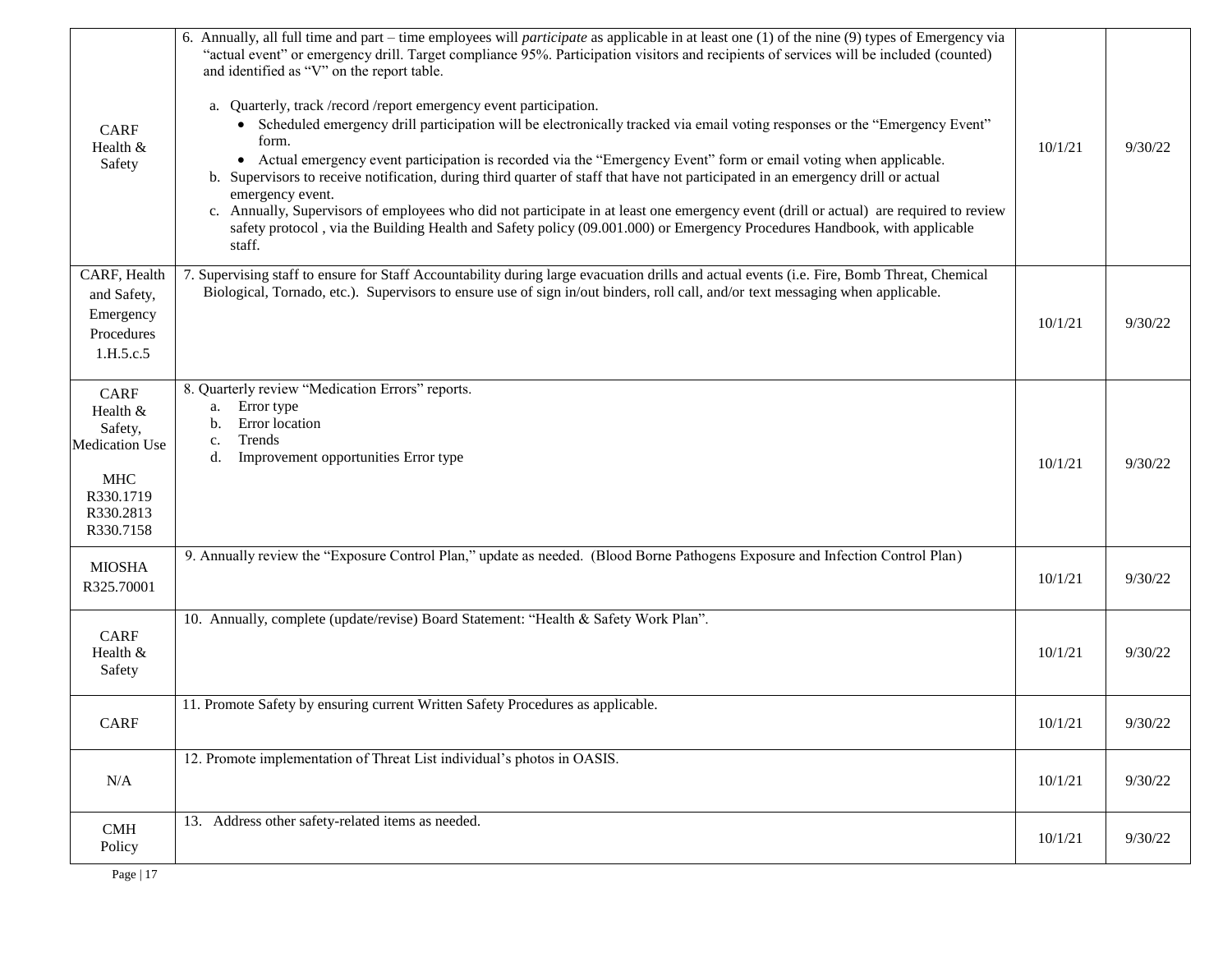| <b>Privileging and Credentialing</b><br><b>Andrea Velez</b> |                                                                                                                                                                                                                                                                                                                        |                   |                 |
|-------------------------------------------------------------|------------------------------------------------------------------------------------------------------------------------------------------------------------------------------------------------------------------------------------------------------------------------------------------------------------------------|-------------------|-----------------|
| <b>Reference</b>                                            | PRIORITY GOALS/KEY TASKS                                                                                                                                                                                                                                                                                               | <b>Start Date</b> | <b>End Date</b> |
| MDHHS/<br>PIHP contract                                     | Maintain/update as applicable the Provider Enrollment and Credentialing Policy (01.003.0011), credentialing applications and forms.                                                                                                                                                                                    | 10/1/21           | 9/30/22         |
| <b>State</b><br>Licensing &<br><b>MDHHS</b><br>Requirement  | 2.<br>Monitor the credentials for all staff requesting privileges to provide services to individuals in SCCCMHA presented to committee.                                                                                                                                                                                | 10/1/21           | 9/30/22         |
| <b>MDHHS</b><br>Requirement                                 | Review and privilege as appropriate organizational applications of Provider agencies.<br>3.                                                                                                                                                                                                                            | 10/1/21           | 9/30/22         |
| <b>MDHHS</b><br>Requirement                                 | Maintain the SCCCMHA list of credentialed positions and coordinate with Medicaid Medicare/MDHHS definitions.<br>4.<br>Monthly update Provider Registry Reports to ensure compliance with credentialing timeframes.<br>a.<br>Ensure list of practitioner and organizational providers are available upon request.<br>b. | 10/1/21           | 9/30/22         |
| Good<br>Clinical<br>Practice                                | Monitor staff training requirements. Make recommendations for training and direction as needed.<br>5.                                                                                                                                                                                                                  | 10/1/21           | 9/30/22         |
| Good<br>Clinical<br>Practice                                | Monitor delegated provider credentialing processes.<br>Practitioner credentials – via monthly provider registry reports.<br>a.<br>Credentialing policy $-$ via desk audits and site visits<br>b.                                                                                                                       | 10/1/21           | 9/30/22         |

| <b>Program Development</b><br><b>Kathleen Gallagher</b> |                                                                                                                                                                                                                                                                      |                   |                 |  |
|---------------------------------------------------------|----------------------------------------------------------------------------------------------------------------------------------------------------------------------------------------------------------------------------------------------------------------------|-------------------|-----------------|--|
| <b>Reference</b>                                        | PRIORITY GOALS/KEY TASKS                                                                                                                                                                                                                                             | <b>Start Date</b> | <b>End Date</b> |  |
| <b>Best Practice</b>                                    | Sustain current Evidence-Based Practices (EBP).<br>a. Expand number of CMH staff trained in an applicable EBP.<br>b. Continue to monitor current EBP for fidelity.<br>c. Expand number of individuals receiving EBP throughout the CMH System through CCBHC funding. | 10/1/21           | 9/30/22         |  |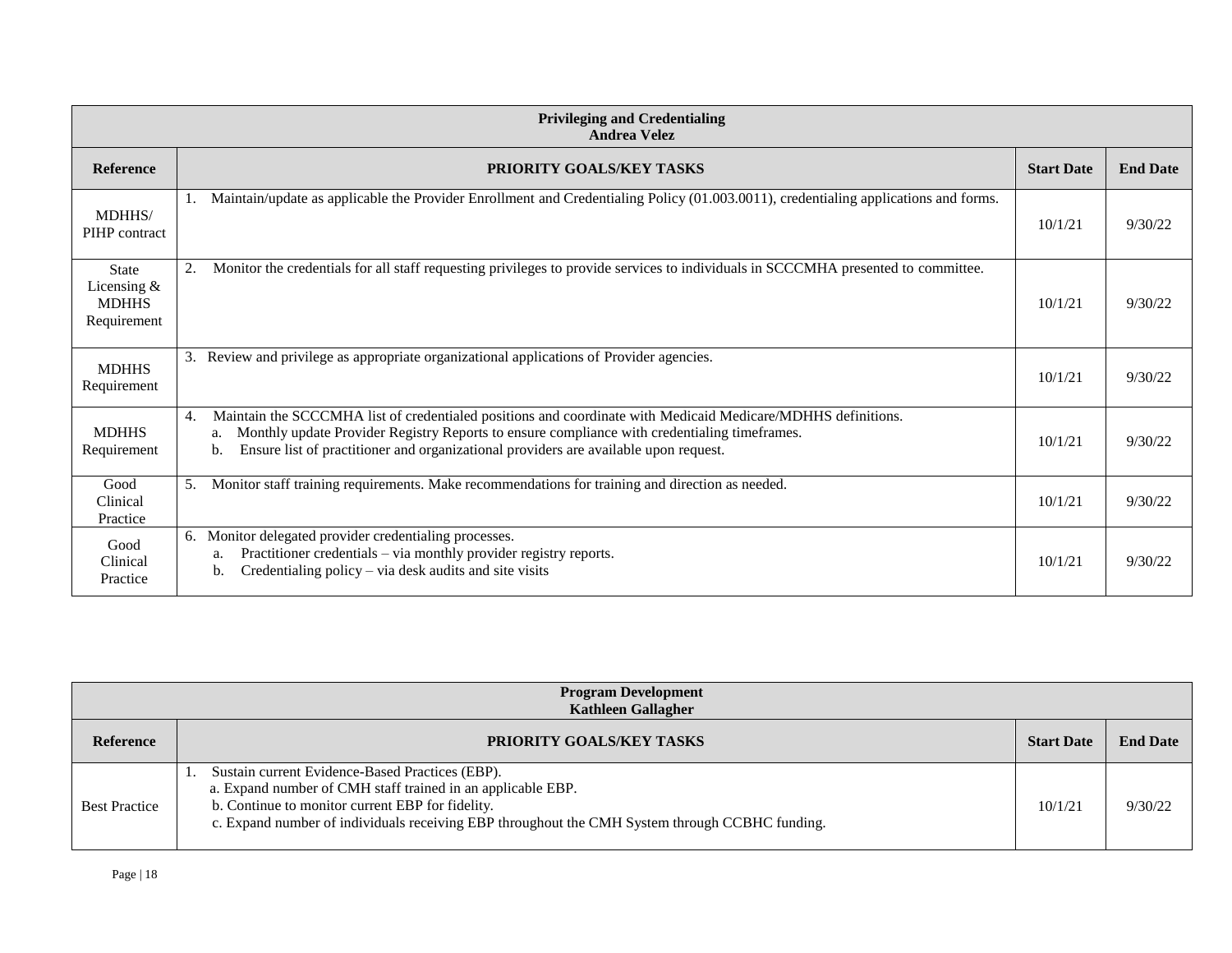| <b>Program Development</b><br><b>Kathleen Gallagher</b>                        |                                                                                                                                                                                                                                                                                                                                                                                                                                                                                                                                                                                                                                                                                                         |                   |                 |  |
|--------------------------------------------------------------------------------|---------------------------------------------------------------------------------------------------------------------------------------------------------------------------------------------------------------------------------------------------------------------------------------------------------------------------------------------------------------------------------------------------------------------------------------------------------------------------------------------------------------------------------------------------------------------------------------------------------------------------------------------------------------------------------------------------------|-------------------|-----------------|--|
| <b>Reference</b>                                                               | PRIORITY GOALS/KEY TASKS                                                                                                                                                                                                                                                                                                                                                                                                                                                                                                                                                                                                                                                                                | <b>Start Date</b> | <b>End Date</b> |  |
| <b>Best Practice</b>                                                           | Implement trauma informed system of care.<br>2.<br>a. Continue to provide TIC training to new staff at orientation and refreshers to existing staff.<br>b. Expand TIC to contract system so all are Trauma Informed.<br>c. Survey current perceptions from staff and those served regarding our current standing with regard to TIC                                                                                                                                                                                                                                                                                                                                                                     | 10/1/21           | 9/30/22         |  |
| Grant<br>FY20-21                                                               | Continue to Provide services for Veterans<br>3.<br>Be in compliance with work plan as outlined in grant.<br>а.<br>Continue to advocate at a regional and state level to get Veterans access to needed care.<br>b.<br>Utilize CCBHC to provide Veterans' access to care outside of their typical benefits.<br>c.                                                                                                                                                                                                                                                                                                                                                                                         | 10/1/21           | 9/30/22         |  |
| Integrated<br>Care/CCBHC                                                       | <b>Implement Well Environment</b><br>4.<br>a. Implement a Healthy Environment for staff and individuals we support.<br>b. Assist in facilitating Wellness Wednesdays.<br>c. Continue to work with the People's Clinic on improving primary care service delivery to the community.<br>d. Fully implement the wellness arm of CMH, supported through CCBHC funding (In Shape, Mediation, Yoga, etc.)                                                                                                                                                                                                                                                                                                     | 10/1/21           | 9/30/22         |  |
| Best practice                                                                  | Assess and explore EBP to provide SUD services.<br>5.<br>Train Staff identified EBP for SUD<br>a.<br>Additional staff to obtain their substance use credential.<br>b.<br>SUD services to continue to expand agency wide/<br>c.<br>SUD groups to be developed and implemented<br>d.                                                                                                                                                                                                                                                                                                                                                                                                                      | 10/1/21           | 9/30/22         |  |
| <b>Best Practice</b>                                                           | To provide state -of -the art, evidence based assessment and treatment to individuals at risk for suicide.<br>6.<br>Train staff system wide in EBP for treatment for individuals at risk for suicide.<br>a.<br>Train staff system wide on use of Columbia and applicable clinical tools for treatment.<br>b.<br>Assess current EBP's for effectiveness.<br>c.<br>Research EBP's that may be implemented throughout the system.<br>d.                                                                                                                                                                                                                                                                    | 10/1/21           | 9/30/22         |  |
| Staff<br>Recruitment<br>Program<br><b>Staff Training</b><br>Expand<br>Programs | Develop and Implement a plan to recruit and maintain quality staff.<br>7.<br>Work with HR and Program Supervisors to identify targeted problem areas in hiring and retention and develop an action plan.<br>a.<br>Develop and implement a plan to offer comprehensive training and support to both new hires in operations and existing<br>b.<br>employees.<br>Identify training areas for program staff and develop training modules/online assistance/mentors for staff.<br>c.<br>Develop programs to fill gap need area of people served.<br>d.<br>Work with supervisors to identify need areas and complete work plans to address those need areas.<br>e.<br>f.<br>Next step to become operational. | 10/1/21           | 9/30/22         |  |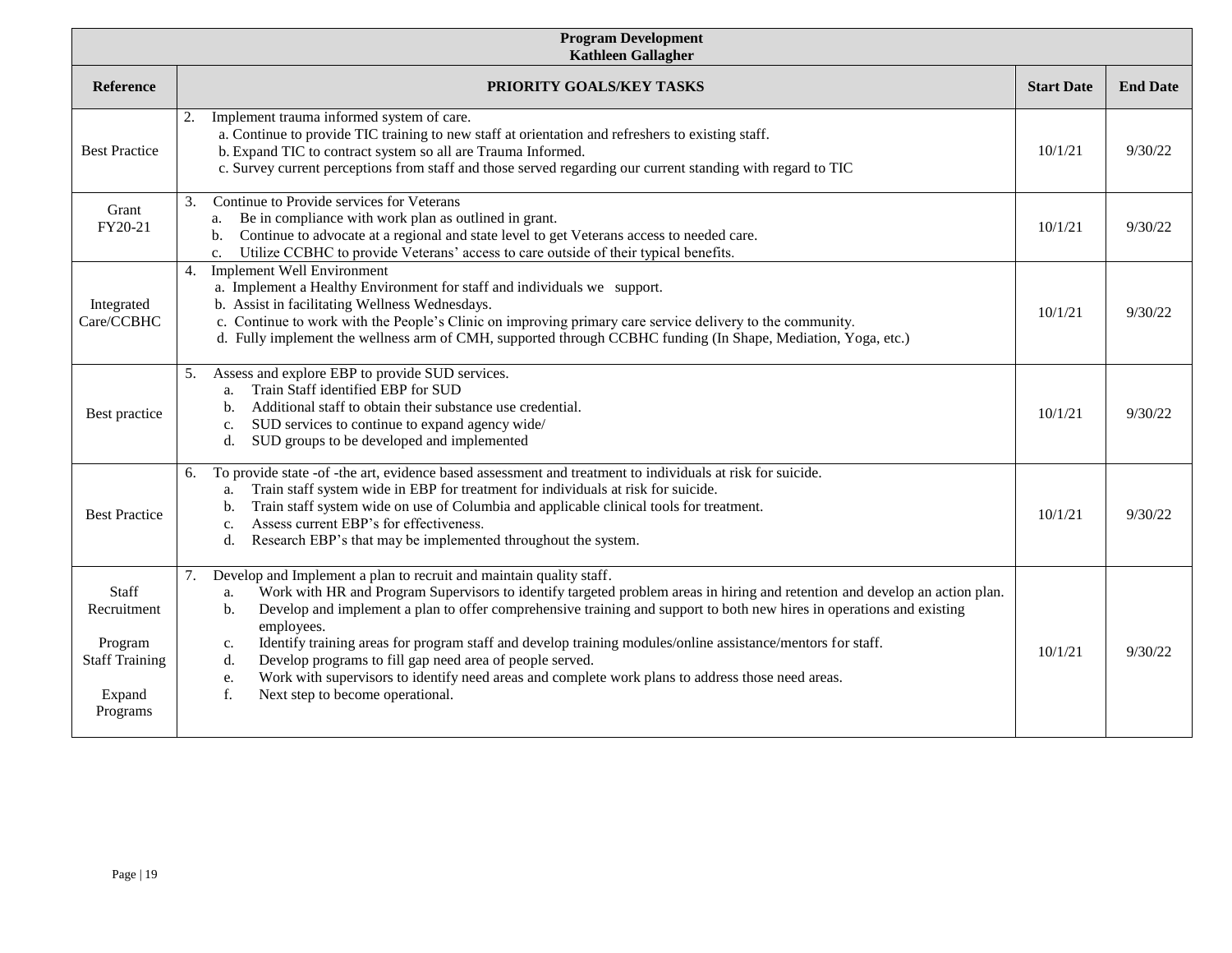| <b>Recipient Rights</b><br><b>Telly Delor</b> |                                                                                                                                                                                                                                                                                                                                                                                                                                                                                                                                                                                                                                                                                                                                                                                                                                                                                                                            |                   |                 |
|-----------------------------------------------|----------------------------------------------------------------------------------------------------------------------------------------------------------------------------------------------------------------------------------------------------------------------------------------------------------------------------------------------------------------------------------------------------------------------------------------------------------------------------------------------------------------------------------------------------------------------------------------------------------------------------------------------------------------------------------------------------------------------------------------------------------------------------------------------------------------------------------------------------------------------------------------------------------------------------|-------------------|-----------------|
| Reference                                     | PRIORITY GOALS/KEY TASKS                                                                                                                                                                                                                                                                                                                                                                                                                                                                                                                                                                                                                                                                                                                                                                                                                                                                                                   | <b>Start Date</b> | <b>End Date</b> |
| <b>MI MHC</b><br><b>MDHHS</b>                 | 1. Administrative Function<br>a. Submit the MDHHS-ORR Annual Monitoring Form to the MDHHS-ORR by January 15 <sup>th</sup> of each year.<br>b. Submit the SCCCMHA Semi-Annual Report to the MDHHS-ORR by June 30 <sup>th</sup> of each year.<br>c. Submit the SCCCMHA Annual Report to the MDHHS-ORR by December 30 <sup>th</sup> of each year.                                                                                                                                                                                                                                                                                                                                                                                                                                                                                                                                                                             | 10/1/21           | 9/30/22         |
| <b>MDHHS</b><br><b>GF</b> Contract            | 2. Complaint System<br>a. Report the number of substantiated Recipient Rights violations in St. Clair County by classification and provider location<br>(identified by month/quarter).                                                                                                                                                                                                                                                                                                                                                                                                                                                                                                                                                                                                                                                                                                                                     | 10/1/21           | 9/30/22         |
| <b>MI MHC</b><br><b>MDHHS</b>                 | 3. Monitoring & Prevention<br>a. On an annual basis, ensure a Recipient Rights site review is completed at each direct-operated service location and each<br>contracted service location.                                                                                                                                                                                                                                                                                                                                                                                                                                                                                                                                                                                                                                                                                                                                  | 10/1/21           | 9/30/22         |
| <b>CARF</b><br><b>MDHHS</b>                   | 4. Monitoring: Incident Report System<br>a. Review Incident Reports within 10 business days of each reported incident.<br>b. Identify and forward potential Critical Incidents to the Program Director/designee within three days of the incident<br>to determine if the event meets Sentinel Event criteria.<br>c. Enter "Critical Events" meeting MDHHS established criteria in OASIS on a monthly basis (Event Reporting).<br>d. Identify potential Risk Events per MDHHS established guidelines.                                                                                                                                                                                                                                                                                                                                                                                                                       | 10/1/21           | 9/30/22         |
| MI MHC                                        | 5. Prevention<br>a. Review and update, as necessary, all SCCCMHA recipient rights related policies and procedures to ensure compliance with the<br>Michigan Mental Health Code, MDHHS & PIHP Contracts, and requirements established by other regulatory and accrediting<br>bodies.                                                                                                                                                                                                                                                                                                                                                                                                                                                                                                                                                                                                                                        | 10/1/21           | 9/30/22         |
| MI MHC<br><b>MDHHS</b><br><b>GF</b> Contract  | 6. Education/Training<br>a. Monitor training data to determine if staff members/volunteers (direct-operated & contract system) completed in-person<br>Recipient Rights New-Hire training within 30 days of hire.<br>i. Provide in-person New-Hire Recipient Rights training at least two times per month.<br>ii. Report the number of staff trained compared to the number of staff hired.<br>1. Direct-Operated staff members/volunteers<br>2. Contract System staff members/volunteers<br>b. Monitor training data to identify the staff members/volunteers (direct-operated $\&$ contract system) who completed in-person<br>Recipient Rights Refresher training on an annual basis.<br>i. Provide in-person Recipient Rights refresher training at least two times per month.<br>ii. Report the number of staff trained.<br>1. Direct-Operated staff members/volunteers<br>2. Contract System staff members/volunteers | 10/1/21           | 9/30/22         |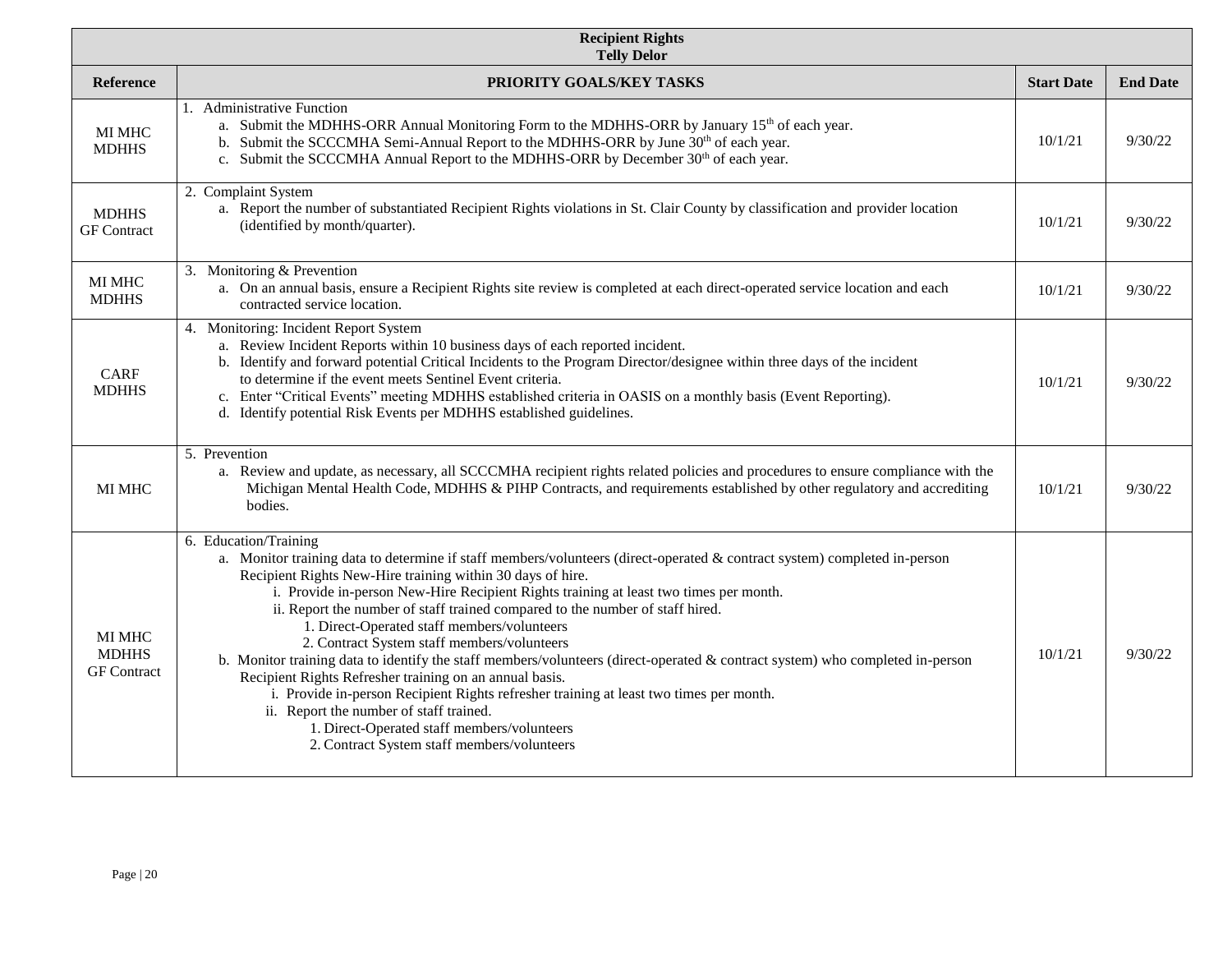| <b>System Improvement</b><br><b>Denise Choiniere</b> |                                                                                                                                                                                                                                                                                                                                                                                                                                                                                                                                                                                                                                                                                                                                                                                                                                                                                                                                                                                                                                                                                                                                            |                   |                 |  |
|------------------------------------------------------|--------------------------------------------------------------------------------------------------------------------------------------------------------------------------------------------------------------------------------------------------------------------------------------------------------------------------------------------------------------------------------------------------------------------------------------------------------------------------------------------------------------------------------------------------------------------------------------------------------------------------------------------------------------------------------------------------------------------------------------------------------------------------------------------------------------------------------------------------------------------------------------------------------------------------------------------------------------------------------------------------------------------------------------------------------------------------------------------------------------------------------------------|-------------------|-----------------|--|
| <b>Reference</b>                                     | PRIORITY GOALS/KEY TASKS                                                                                                                                                                                                                                                                                                                                                                                                                                                                                                                                                                                                                                                                                                                                                                                                                                                                                                                                                                                                                                                                                                                   | <b>Start Date</b> | <b>End Date</b> |  |
| <b>CARF</b>                                          | Maintain agency accreditation.<br>1.                                                                                                                                                                                                                                                                                                                                                                                                                                                                                                                                                                                                                                                                                                                                                                                                                                                                                                                                                                                                                                                                                                       | 10/1/21           | 9/30/22         |  |
| Regulatory<br>Requirement                            | 2.<br>Ensure compliance with applicable Corrective Action Plans (e.g. Region 10 PIHP, MDHHS, HSAG etc.)                                                                                                                                                                                                                                                                                                                                                                                                                                                                                                                                                                                                                                                                                                                                                                                                                                                                                                                                                                                                                                    | 10/1/21           | 9/30/22         |  |
| <b>MDHHS</b>                                         | 3.<br>Monitor performance of each location through program performance indicators.                                                                                                                                                                                                                                                                                                                                                                                                                                                                                                                                                                                                                                                                                                                                                                                                                                                                                                                                                                                                                                                         | 10/1/21           | 9/30/22         |  |
| MDHHS,<br><b>CARF</b>                                | Achieve overall satisfaction through the annual surveys.<br>4.<br>a. Customer Satisfaction Survey<br>b. Accessibility / Barriers to Services Survey<br>c. Provider Satisfaction Survey<br>d. Post-Discharge Survey<br>e. Prescriber Satisfaction Survey<br>f. NCI Project                                                                                                                                                                                                                                                                                                                                                                                                                                                                                                                                                                                                                                                                                                                                                                                                                                                                  | 10/1/21           | 9/30/22         |  |
| <b>HHS</b><br>P.6.5.1.1                              | Monitor performance on the following MDHHS performance indicators (MA/GF and MA only).<br>5.<br>PI 1. Access: Timeliness: The percentage of persons during the quarter receiving a pre-admission screening for psychiatric<br>inpatient care for whom the disposition was completed within 3 hours.<br>PI 2. Access: Timeliness: The percentage of new persons during the quarter receiving a face-to-face assessment with a<br>professional within 14 calendar days of a non-emergency request for service. (95% standard)<br>PI 3. Access: Timeliness: Percentage of new persons during the quarter starting any needed on-going service within 14 days of<br>a non-emergent face-to-face assessment with a professional.<br>PI 4a. Access: Continuity of Care: The percentage of discharges from a psychiatric inpatient unit during the quarter that were<br>seen for follow-up within 7 days. (Standard: 95%)<br>PI 10. Quality of Life: Adverse Customer Outcomes: The percentage of readmissions of children and adults during the quarter<br>to an inpatient psychiatric unit within 30 days of discharge. (Standard: 15% or less) | 10/1/21           | 9/30/22         |  |
| Choosing Wisely                                      | Choosing Wisely<br>6.<br>a. Implement Choosing Wisely Guidelines<br>b. Implement PDSA Cycles (Plan, Do, Study, Act)<br>c. Implement technology to improve patient access and quality of service.                                                                                                                                                                                                                                                                                                                                                                                                                                                                                                                                                                                                                                                                                                                                                                                                                                                                                                                                           | 10/1/21           | 9/30/22         |  |
| Region 10<br>Contract<br>Requirement                 | Enhance Dashboard Indicators and other data mining capabilities that facilities population management/analysis.<br>7.<br>Utilize CC360 or population management/analytics.<br>a.<br>Utilize Dashboard for Quality Improvement Projects.<br>b.<br>Enhance CEHR usage for e-signature collection, patient education and program improvement.<br>c.                                                                                                                                                                                                                                                                                                                                                                                                                                                                                                                                                                                                                                                                                                                                                                                           | 10/1/21           | 9/30/22         |  |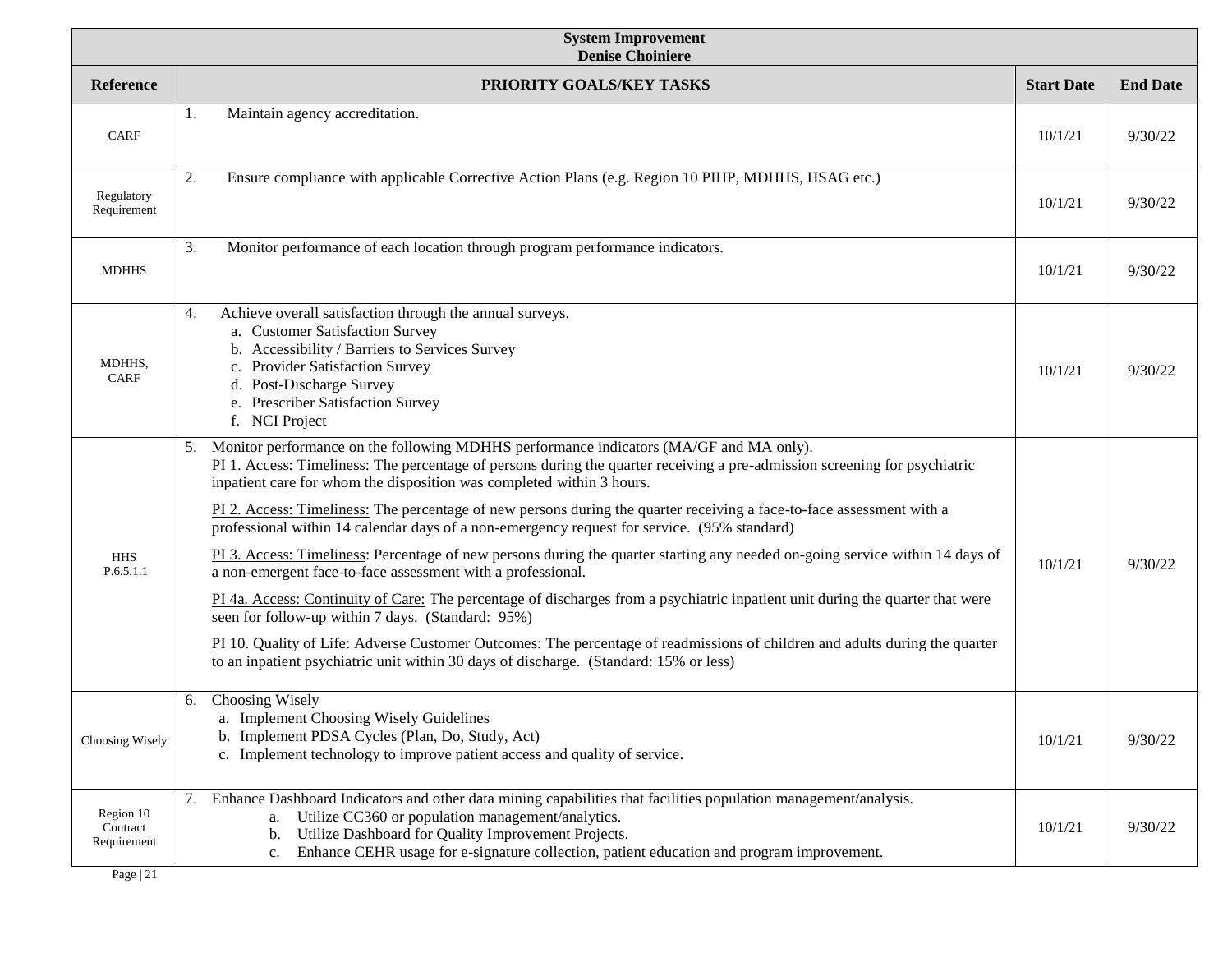| <b>Information Technology</b><br><b>Dann Hayes</b> |                                                                                                                                                                                                                                                                                                                                                                                                                                                                                                                                                                                                                   |                   |                 |
|----------------------------------------------------|-------------------------------------------------------------------------------------------------------------------------------------------------------------------------------------------------------------------------------------------------------------------------------------------------------------------------------------------------------------------------------------------------------------------------------------------------------------------------------------------------------------------------------------------------------------------------------------------------------------------|-------------------|-----------------|
| Reference                                          | PRIORIT GOALS/KEY TASKS                                                                                                                                                                                                                                                                                                                                                                                                                                                                                                                                                                                           | <b>Start Date</b> | <b>End Date</b> |
| Good<br>Administrative<br>Practice                 | 1. Continuous improvement of Customer Service.<br>a. Disaster Recovery Preparedness (45 CFR 164.308.)<br>1. Review IT Department Written Plan to ensure it addresses on-going software/hardware solutions and process changes<br>$(7/31/2022)$ .<br>2. Complete annual simulated disaster recovery test and implement corrective actions and/or compensating controls, where<br>appropriate.<br>Electric Avenue $- (7/31/2022)$<br>Marine City – $(7/31/2022)$<br>Capac – $(7/31/22)$<br>$ABA - (7/31/22)$<br>3. Complete HIPAA Risk Assessment (1/31/22) and<br>Develop/Implement Plan (45 CFR 164) (9/30/2022). | 10/1/21           | 9/30/22         |
| Good<br>Administrative<br>Practice                 | 2. Promote the efficient use of existing technology.<br>a. Replace/Upgrade hardware related to IT Equipment. Replacement schedule to remain current with technology and support<br>agreements.<br>Upgrade network switches in IDF<br>Upgrade all servers to Windows Server 2019 platform                                                                                                                                                                                                                                                                                                                          | 10/1/21           | 9/30/22         |
| Good<br>Administrative<br>Practice                 | 3. Improve technology to increase operational efficiency.<br>a. e911 – Updating our phone system to give responders a better idea of where people are physically located within buildings.<br>b. Password requirement changes for ALL PCs and other technology.<br>c. Network Security Audit (7/31/22) and Remediation of any vulnerabilities found. (12/31/22)<br>d. Review Internet bandwidth needs for the agency with the increase in mobility and video conferencing<br>e. Implement new strategy for updating all agency devices, with special attention to update devices that are mobile (laptops).       | 10/1/21           | 9/30/22         |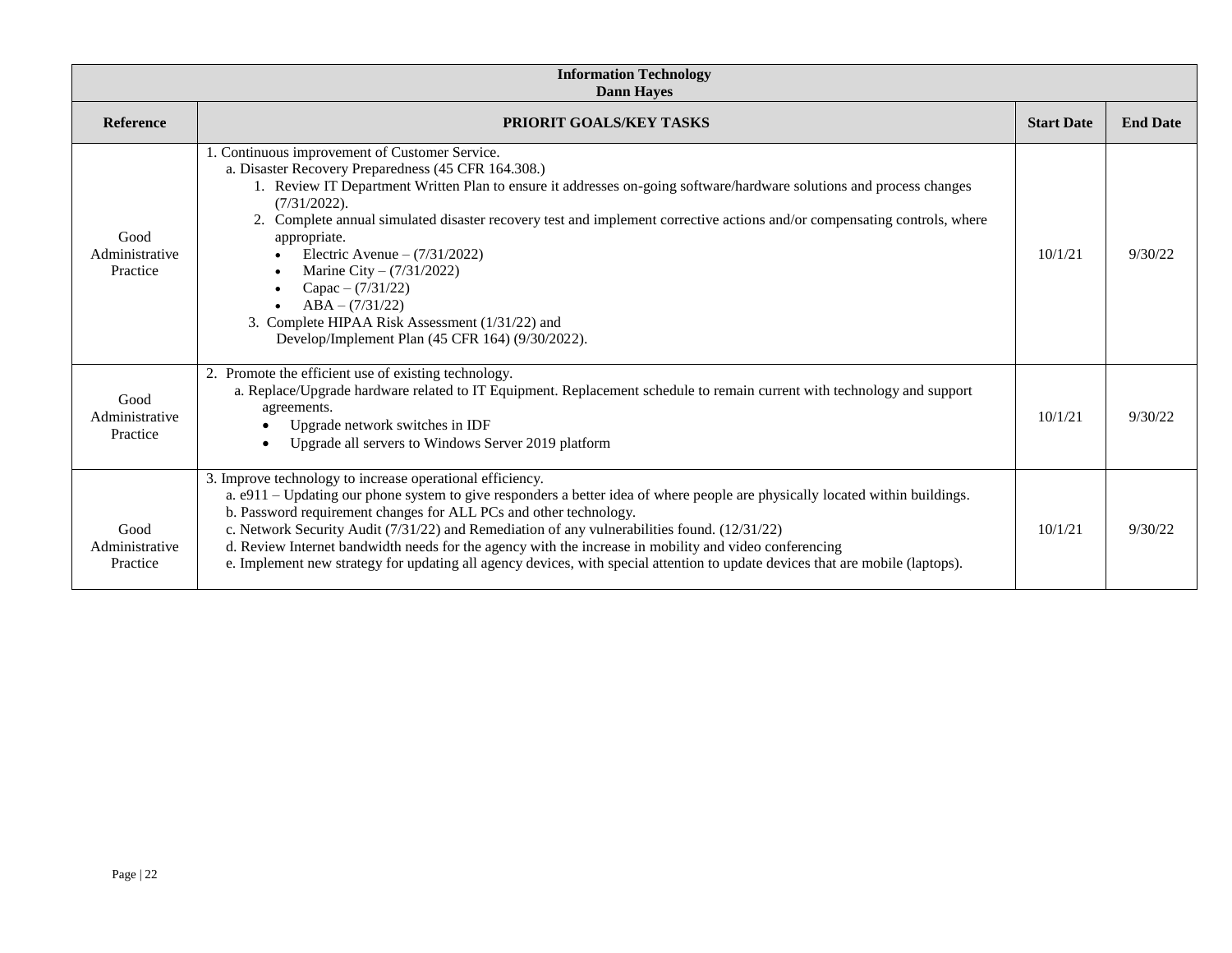| <b>Facilities</b><br><b>Mike Klemmer</b>                                |                                                                                                                                                                                                                                                                                                                                                                                                                                                                                                                                                                                                                                                                                                                                                                                                                                                                                                                                                                                                                                                                 |                   |                 |
|-------------------------------------------------------------------------|-----------------------------------------------------------------------------------------------------------------------------------------------------------------------------------------------------------------------------------------------------------------------------------------------------------------------------------------------------------------------------------------------------------------------------------------------------------------------------------------------------------------------------------------------------------------------------------------------------------------------------------------------------------------------------------------------------------------------------------------------------------------------------------------------------------------------------------------------------------------------------------------------------------------------------------------------------------------------------------------------------------------------------------------------------------------|-------------------|-----------------|
| Reference                                                               | PRIORITY GOALS/KEY TASKS                                                                                                                                                                                                                                                                                                                                                                                                                                                                                                                                                                                                                                                                                                                                                                                                                                                                                                                                                                                                                                        | <b>Start Date</b> | <b>End Date</b> |
| Good<br>Administrative<br>Practice                                      | 1. Continuous improvement of Customer Service<br>a. Disaster Recovery Preparedness (45 CFR 164.308.)<br>1. Review/Revise Department written procedures, as appropriate. (9/30/2022)<br>2. Complete Annual simulated DR test and implement corrective actions/compensating controls, where appropriate; perform<br>periodic testing of generators and emergency lighting. Electric Avenue, Marine City, Children's & Capac (6/30/22)                                                                                                                                                                                                                                                                                                                                                                                                                                                                                                                                                                                                                             | 10/1/21           | 9/30/22         |
| Good<br>Administrative<br>Practice                                      | 2. Promote the efficient use of existing Facilities<br>a. Complete comprehensive updates to the Facilities Operations Manual detailing responsibilities, functions, vendor contacts and<br>maintenance/replacement schedule of hardware and vehicles as well as all CMH facilities preventative maintenance.<br>(9/30/2022)<br>b. Develop and maintain a Facilities Procedures Manual identifying and documenting all "key" tasks in the department; use for<br>staff training and reference. (9/30/2022)                                                                                                                                                                                                                                                                                                                                                                                                                                                                                                                                                       | 10/1/21           | 9/30/22         |
| Good<br>Administrative<br>Practice                                      | 3. Improvements to increase operational efficiency<br>a. Maintain a "Vehicle Use Policy" including general usage guidelines, balancing mileage/age of vehicles by location and<br>routine mileage reports to dictate ideal agency vehicle fleet size.<br>b. Maintain a SDS manual, including pictures of products, and complete training with staff concerning use of products and<br>appropriate storage.<br>c. Monitor and maintain existing CMH properties<br>d. Follow a fueling and maintenance schedule for all company vehicles to better track fueling and maintenance costs.<br>e. Utilize Kace Systems to document and monitor maintenance requests.<br>f. Utilize Fleet Commander software to optimize vehicle fleet efficiency, use reporting capabilities to analyze optimal fleet size.<br>g. Search, evaluate, purchase residential property to expand bed capacity.<br>h. Search, evaluate, purchase commercial property to replace existing Marine City office.                                                                                | 10/1/21           | 9/30/22         |
| Good<br>Administrative<br>Practice<br><b>CARF</b><br>Health &<br>Safety | Implementation of Disaster Recovery/Business Resumption Plan meeting CMS requirements.<br>4.<br>*coordinate with Region 2 North<br>a. Build on existing Disaster Recovery/Business Resumption Plan (DR/BRP) with the following activities:<br>1. Continue participation in MiHAN (Health Alert Network)<br>2. Implement CMH closed WINS group for staff notifications.<br>3. Update existing document to include the Pandemic Plan and also update to reflect any changes in process, advances in<br>technology, etc.<br>4. Complete planning process documents for each program. Documents identify:<br>Possible alternative locations<br>$\bullet$<br>Prioritization of essential functions<br>Order of succession<br>Vital information/records<br>5. Identify process for addressing internal disaster (small and large scale)<br>6. Identify process for addressing community disaster (working with EOC, Homeland Security, etc.)<br>b. Disseminate updated DR/BRP<br>Train staff on the DR/BRP<br>c.<br>d. Periodically conduct tabletop exercises/drills | 10/1/21           | 9/30/22         |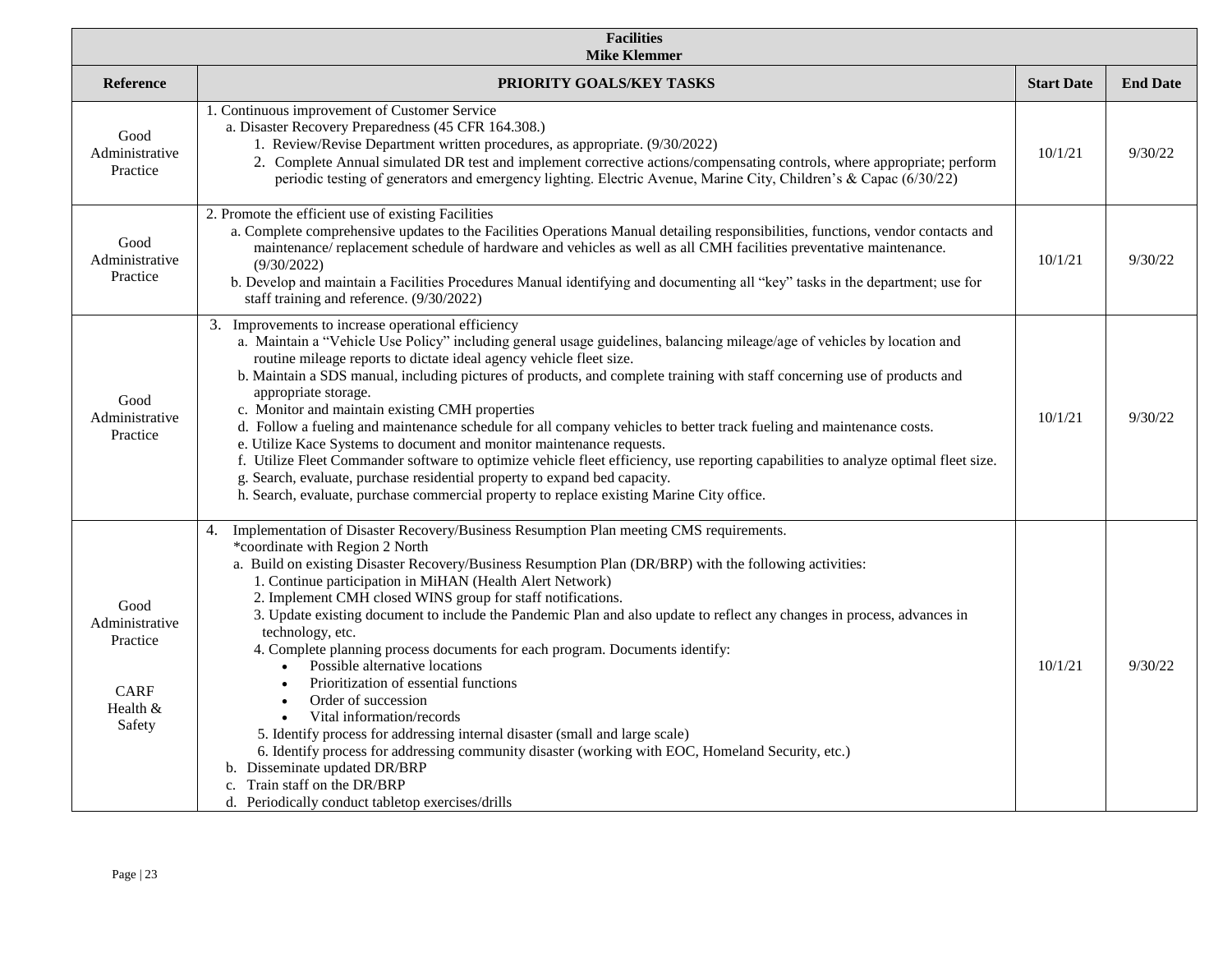| <b>Utilization Management</b><br><b>Michelle Measel-Morris</b> |                                                                                                                                                                                                                                                                                                                                                                                                                                                                                                                                                                                                                                                                                                                                                                                                                                                                                                                                                                                  |                   |                 |
|----------------------------------------------------------------|----------------------------------------------------------------------------------------------------------------------------------------------------------------------------------------------------------------------------------------------------------------------------------------------------------------------------------------------------------------------------------------------------------------------------------------------------------------------------------------------------------------------------------------------------------------------------------------------------------------------------------------------------------------------------------------------------------------------------------------------------------------------------------------------------------------------------------------------------------------------------------------------------------------------------------------------------------------------------------|-------------------|-----------------|
| Reference                                                      | PRIORITY GOALS/KEY TASKS                                                                                                                                                                                                                                                                                                                                                                                                                                                                                                                                                                                                                                                                                                                                                                                                                                                                                                                                                         | <b>Start Date</b> | <b>End Date</b> |
| Region 10<br>Delegation<br>Contract<br>Requirement             | 1. Integrated Health Care: Staff will participate in joint care meeting with Medicaid Health Plans and Region 10 PIHP.<br>a. Monitor and report on Care Connect 360 program implementation and usage.<br>b. Random select cases will be reviewed for reduction in non-emergent emergency department use, linkage with primary<br>health care access and applicable linkage with Veterans' services.<br>c. Random select cases will be reviewed for follow up after hospitalization for mental illness within 30 days (Standards: 70%<br>ages 6-20 and 58% ages 21 and older).<br>d. Annual narrative is due to the PIHP summarizing improvements in joint care activities/metrics.                                                                                                                                                                                                                                                                                               | 10/1/21           | 9/30/22         |
| Good Clinical<br>Practice/CARF<br>Recommendation               | 1. Utilization Review: For both Contract Provider and Direct Care: Conduct quarterly clinical case record review analyses on select<br>General Fund and Medicaid medical records.<br>a. Clinical review to ensure adherence to clinical protocol for cost-effective and well coordinate services.<br>b. Conduct claims verification associated with clinical case record reviews. Report claims discrepancies. Identify and address<br>over/under-utilization.<br>c. Completed special UM reviews upon need or request.<br>d. Produce and distribute quarterly reports.                                                                                                                                                                                                                                                                                                                                                                                                          | 10/1/21           | 9/30/22         |
| Good Business<br>Practice                                      | 3. Claims Verification: Conduct claims verification reviews on select medical records in the Provider Network to determine whether<br>customer services / supports are appropriately delivered by all providers (i.e., all program clinical case records/recording comply<br>with all applicable internal and external customer requirements) at a 95% compliance rate (no more than 5% errors). Complete<br>Claims Verification Reviews of 2.5% of Medicaid individuals receiving services through Contract Agencies<br>a. Complete non-primary case holder review concurrent with Contract Management site visits for Residential, CLS and other<br>community providers.<br>b. Complete annual Medicaid Claims Verification Methodology Report<br>c. Implement Service Activity Log requirement for contract agency staff – tie to claims review (supporting documentation<br>must be available in the electronic health record for a warning will show to not pay the claim). | 10/1/21           | 9/30/22         |
| Region 10<br>Delegation<br>Contract<br>Requirement             | Utilization Management / Trend Analyses: Report on over / under-utilization of the following programs: ACT, Home Based and<br>4.<br>Supports Coordination/ Case Management to the PIHP monthly QMC.                                                                                                                                                                                                                                                                                                                                                                                                                                                                                                                                                                                                                                                                                                                                                                              | 10/1/21           | 9/30/22         |
| Good Clinical<br>Practice                                      | 5. BTPRC: Conduct quarterly oversight of Behavior Treatment Plan Review Committee (BTPRC) activities.<br>a. Risk Events Analysis Report - quarterly<br>1.) HSW, SEDW and CW Emergency use of Physical Management tracking<br>b. System Improvements identified at BTPRC to provide additional training opportunities for staff and/or opportunities to<br>reduce risk factors for individuals served.                                                                                                                                                                                                                                                                                                                                                                                                                                                                                                                                                                            | 10/1/21           | 9/30/22         |